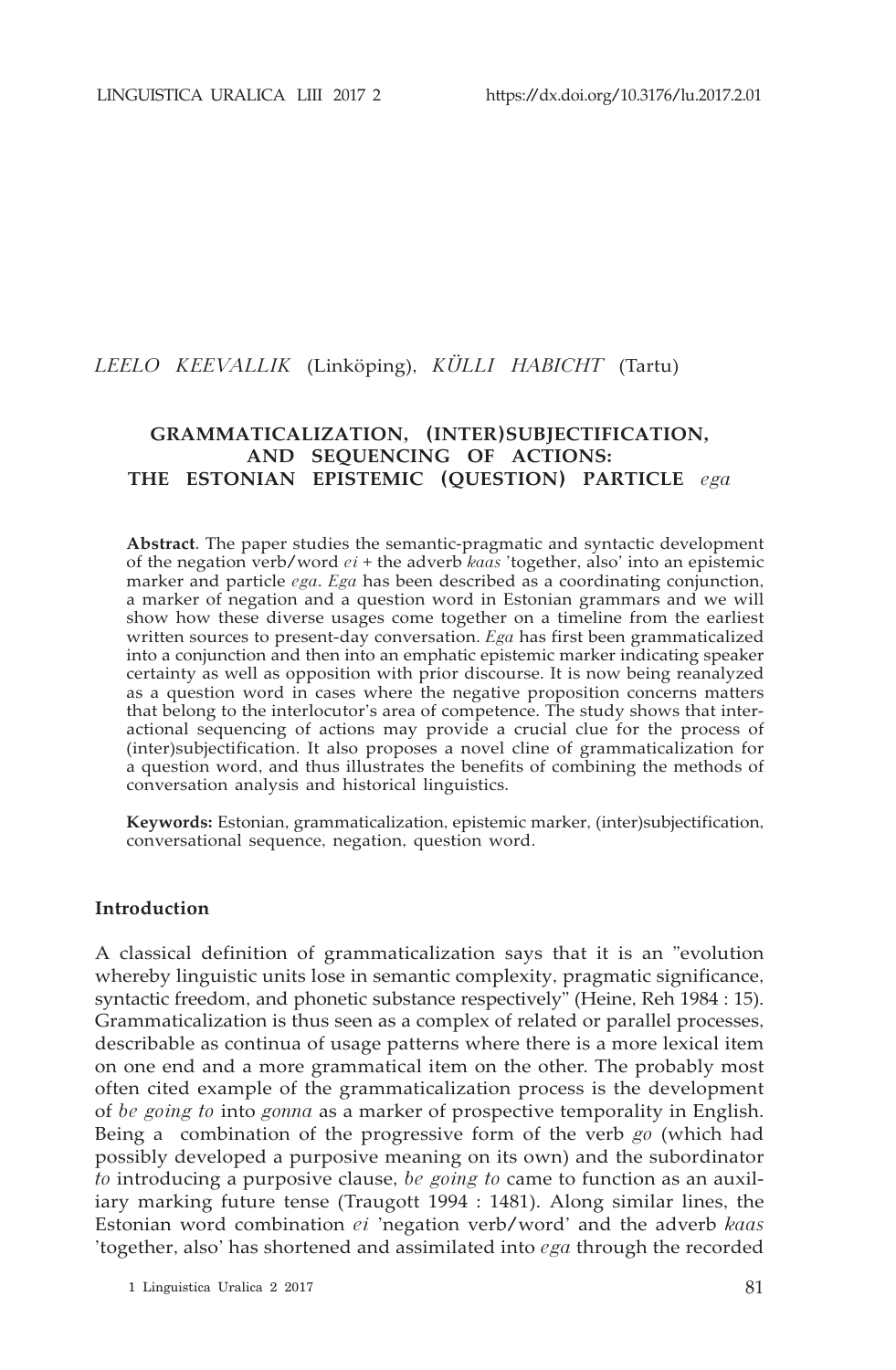history of Estonian (Metslang, Habicht, Pajusalu 2011; Metslang, Pajusalu, Habicht 2015 : 291—292). It has undergone semantic bleaching and pragmatic change, and acquired a new syntactic function as an epistemic particle/adverb. There has been a lot of controversy over the years in regard to whether a grammaticalization process may result in a discourse marker or a pragmatic particle, and the special volume by Degand and Simon-Vandenbergen (2011) is a perfect summary of the state of the art. The editors conclude that all the contributors agree that grammaticalization is the best possible explanation for the development of pragmatic particles, on the condition that grammar is understood in a wider sense, as appropriate for spoken discourse (Degand, Simon-Vandenbergen 2011 : 293). In this paper we will provide new evidence of yet another developmental path of a particle.

When it comes to the functions of *ega*, they seem to be varied at first glance (Examples  $(1)$  –  $(4)$ ), and only some of them have been registered in dictionaries and grammars (EKS 2 : 246—247; ÕS 118; Erelt, Kasik, Metslang, Rajandi, Ross, Saari, Tael, Vare 1995). The transcription and glossing conventions of the examples can be found at the end of the article. The focus item *ega* is notoriously difficult to translate into English, especially because of its multi-layered functioning in Estonian, and variable counterparts, if any, in English (with their own unsuitable connotations). We have nevertheless tried to cater the needs of a non-native reader, providing a best translation on a case-by-case basis.

| (1) Coordinating<br>conjunction | ei ole hea ega paha<br>NEG be good nor bad<br>'neither good nor bad'                                                                 |
|---------------------------------|--------------------------------------------------------------------------------------------------------------------------------------|
| (2) Intensifying<br>conjunction | ta ei tulnud <b>ega</b> tulnud<br>she NEG come-PPT NEG.too come-PPT<br>'It took a long time for her to come'                         |
| (3) Negative<br>connector       | ma räägin sinuga, ega ma ahjuga ei räägi<br>talk-1sG you-COM EPI I stove-COM NEG talk<br>L<br>'I'm talking to you, not to the stove' |
| (4) Question<br>word            | <b>ega</b> sa malet mängida ei oska<br>EPI/Q you chess-PRT play-INF NEG can<br>'You don't play chess, do you?'                       |

The first two usages clearly reflect the original functions of the negation word and the additive adverb. The third reflects negation and establishes connection with prior discourse (EKS 2 : 246), but the fourth appears to have developed quite far from the others. The historical development of the occurrence in (4), characterized as a question word in grammars, will be the focus of our analysis. However, in order to describe the entire process of semantic-pragmatic development, it is important to note that there are other usages in present-day Estonian that have occasionally been characterized as emphatic (EKS 2 : 247). The following examples illustrating these patterns come from the spoken language data used for the current study.

| (5) Epistemic | ega ma mingi Mäkaiver ei ole    |  |
|---------------|---------------------------------|--|
| particle      | EPI I some NAME NEG be          |  |
|               | 'I'm definitely not a MacGyver' |  |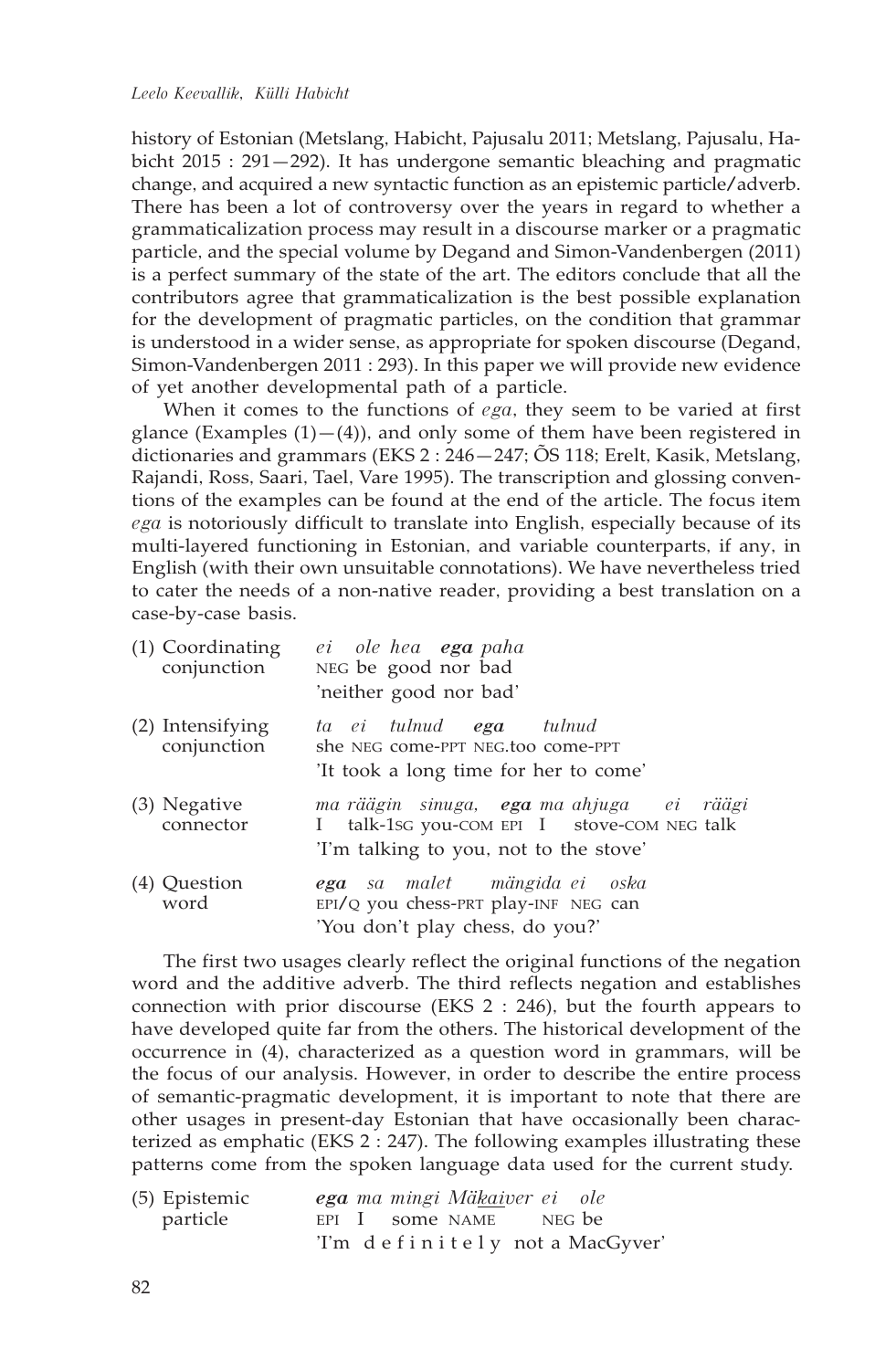| (6) Adversative<br>particle | no <b>ega</b> seda saab ainult<br>but EPI it.PRT can-3sG only |
|-----------------------------|---------------------------------------------------------------|
|                             | '[Contrary to what you just claimed]'                         |
|                             | <i>üks kord teha</i>                                          |
|                             | one time do-INF                                               |
|                             | 'it can only be done once'                                    |

In general, the function of *ega* involves negation, coordination, as well as some kind of reinforcement of the proposition. The usages range from less grammatical  $(1-3)$ , to more functional, or grammaticalized ones  $(4-6)$ . Our aim is to show how they all come together on a timeline from the earliest written sources to present-day conversation, according to the principles of grammaticalization and the related process of (inter)subjectification. In this tradition, subjectification designates a process whereby "meanings become increasingly based in the speaker's subjective belief state/attitude towards what the speaker is talking about" (Traugott 1989 : 35; 1995 : 31), while intersubjectification implies "the explicit expression of the speaker/writer's attention to the 'self' of the addressee/reader" (Traugott 2003 : 128). This includes epistemic meaning, which is crucial for our analysis.

Grammaticalization theory deals with the relationship between the more and less fixed in language, highlighting the tension between the relatively unconstrained lexical structure and the more constrained syntactic, morphosyntactic, and morphological structure in a language (Hopper, Traugott 1993 : 1—2). It demonstrates how grammatical forms arise by exposing minute semantic changes in local contexts during the development of a content item into a more fixed function item. Grammaticalization is an inherently historical process but it need not always be studied from a diachronic "source and pathway" perspective. As a syntactic and discourse-pragmatic phenomenon, it can also be described from the point of view of fluid patterns of language use at a synchronically segmented moment in time (Lehmann 1985; Traugott, Heine 1991 : 1). Furthermore, it is quite difficult to trace informal language patterns diachronically, because this type of data is not available in traditional written sources. Even though some interactional matters have been documented in historical data (Brinton 1996 : 36— 38), recorded conversations provide considerably more detail for appropriate analysis. The current study therefore combines synchronic and diachronic data. The first one enables full access to the sequential and contextual issues of language production, while the second one provides the necessary historical depth to arguments about the process of grammaticalization. At least in the case of *ega*, historical data leaves us with a puzzle that the synchronic data helps to solve. We will thus be arguing for the benefits of combining different types of data and methods.

Crucially, the historical development of the Estonian *ega* enables us to suggest a new cline of grammaticalization: negation verb/word + additive adverb develops into an epistemic particle and possibly into a question word. An earlier study on Cantonese has pointed out that negation can indeed be grammaticalized as a question marker through the A-not-A question pattern (Harris, Campbell 1995 : 295; Heine, Kuteva 2002 : 216—217). The current study discusses a different cline, where the questioned item is not repeated as in the A-not-A pattern. Furthermore, the components we will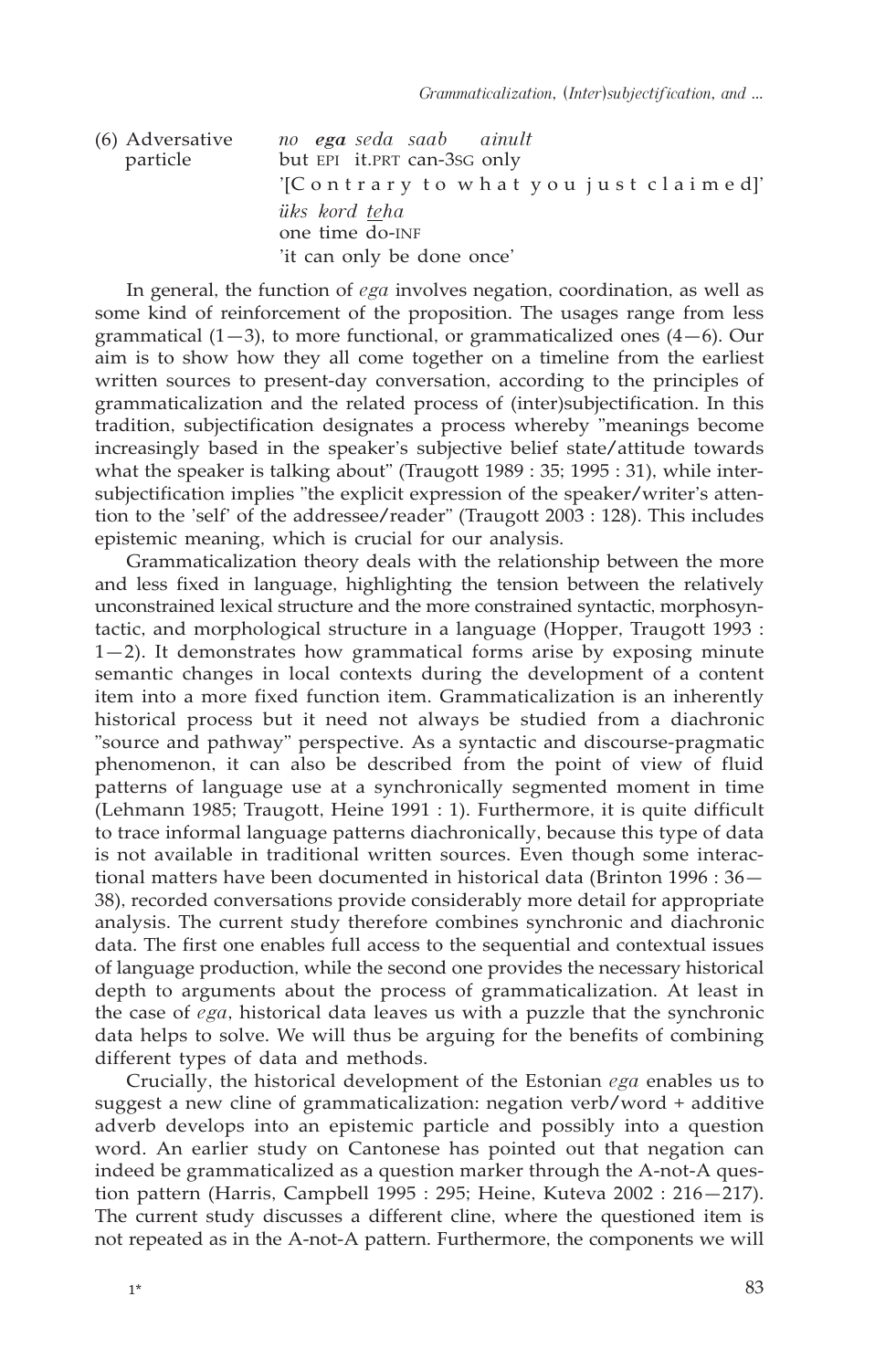be discussing are mainly clauses, not mere phrasal constituents. In contrast, the proposed cline involves the two original components first developing into a conjunction, then into a particle, and finally into a question word.

This process adheres to the general direction of development from a nonsubjective to a subjective and intersubjective meaning in grammaticalization, as outlined for several English and Japanese cases by Traugott and Dasher (2002 : 34—40). In the process of subjectification, items such as *I think* or *actually* have started to express the speaker's epistemic stance. Likewise, items that mark speaker orientation to discourse structure, such as *in fact* and *well*, have undergone subjectification (Cuyckens, Davidse, Vandelanotte 2010 : 11). In a similar manner, *ega* has developed into a subjective marker of speaker certainty and a marker of opposing prior discourse or some underlying assumption, thus structuring the discourse. It now seems to be developing into a question word asking for recipient's confirmation, thus undergoing intersubjectification. In the latter use, *ega* marks a high degree of certainty regarding the recipient's coming answer, thereby displaying a clear intersubjective profile. The development of *ega* also conforms to other paths of semantic change. It has moved from truth-conditional to non-truthconditional usage, from content to procedural meaning, and from reflecting scope over proposition to reflecting scope over discourse (Traugott, Dasher 2002 : 40). It thus matches previous findings on grammaticalization and related paths of semantic development, such as subjectification, which is an independent process that often interacts with grammaticalization, and intersubjectification that does so less often (Traugott 2010 : 38, 61). At the same time, our findings do not match any of the hitherto reported clines of grammaticalization. In this paper we will combine qualitative and quantitative methods to reveal the development of *ega* throughout its documented history. We will start by introducing the sources of our data.

## **The data**

The historical data for the study come from the corpus of Old Literary Estonian, www. murre.ut.ee/vakkur/Korpused (containing 1,550,802 words), and the corpus of Literary Estonian (www.cl.ut.ee/korpused) excerpted in 1890 (384,000 words), 1930 (369,000 words), 1960 (333,000 words), and 1990 (995,000 words). In addition, the Dialect Archive at the Institute of the Estonian Language has been checked for all the patterns. The Dialect Archive represents language use from the start of the systematic collection of dialect data in the 1920s and onwards and includes 5,250,000 lexicon cards. The codes used for the examples are OLE, LE, and DA, respectively.

The contemporary data come from two spoken language corpora. The first consists of naturally occurring telemarketing and everyday calls between family members, relatives, friends, and colleagues (henceforth, the AU corpus). There are about 103,000 words in the corpus. The other corpus is the publicly available Tartu corpus (henceforth TC), http://www.cl.ut.ee/suuline/Korpus.php, which is constantly growing. Excerpts are taken from a variety of settings, including face-to-face conversations. The version checked for the *ega*-patterns consisted of about 230,000 words. Additional data has been found on the internet, which is nowadays the largest collection of informal Estonian. Each contemporary example is provided with a code revealing its origin (AU, TC, NET respectively).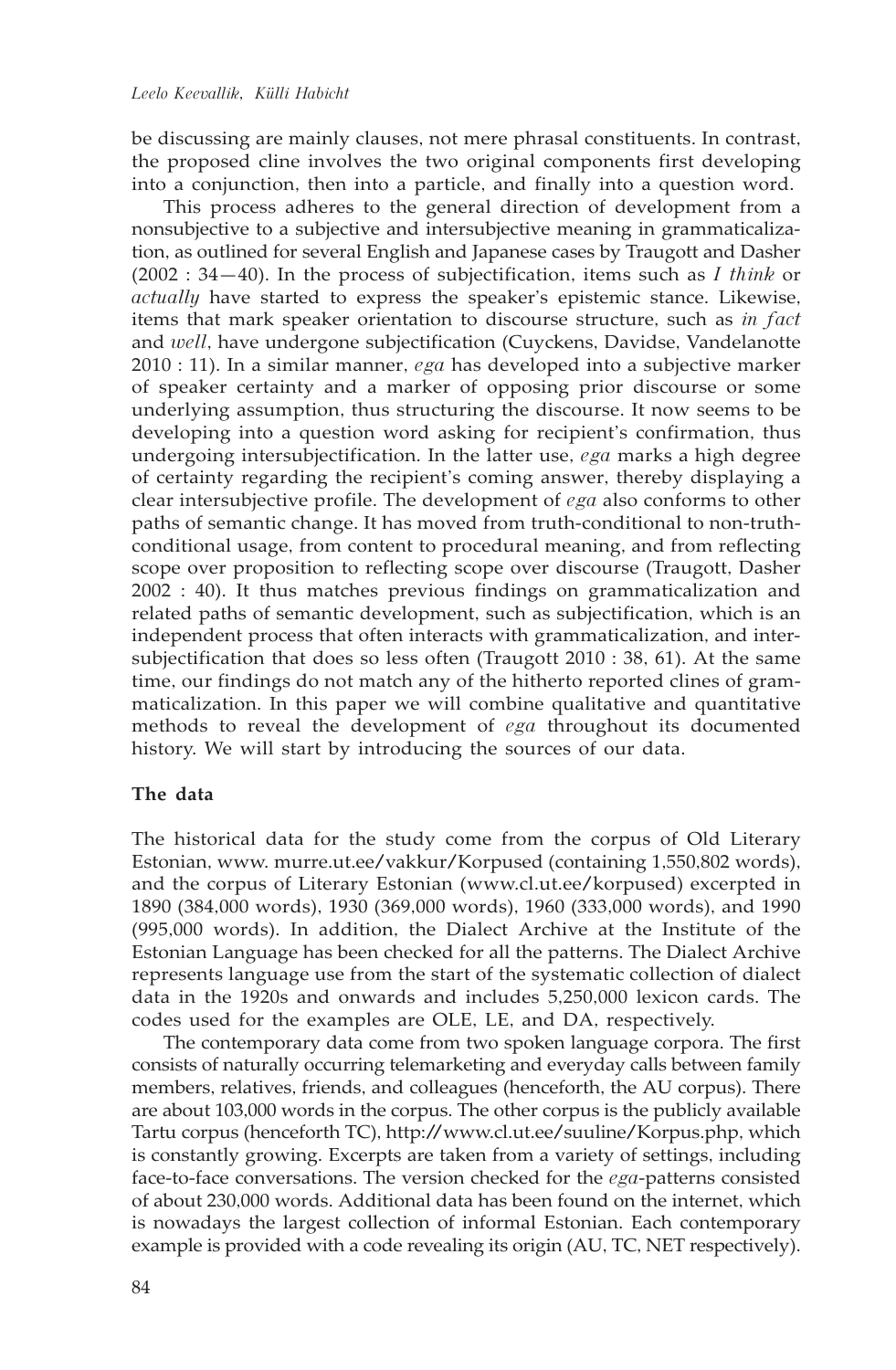We have altogether 4068 cases of *ega* in our collection, among them 506 from contemporary spoken usage. Qualitative functional analysis will be used to reveal the different patterns throughout their historical development. The paper will start with the less grammatical patterns and gradually move to the more grammatical usage in questions, deploying conversation analytic methods to explain the development of the epistemic marker into a question word. Finally, quantitative analysis will be presented to illustrate the distribution of the patterns across time.

# **The negation word** *ep/eb/ei* **and the adverb** *kaas/kahs/kahn/kz* **in the earliest sources**

The earliest written sources of Estonian are scarce and dialectally varied. Estonian spoken in the South-Eastern territories has been considerably different from the language spoken elsewhere. The latter constituted the main basis of the present-day standard language, while South Estonian has periodically maintained its own regional standard. Importantly for our argument, in the South East the historical negation word has been recorded as *ei*, while in other areas it has been *eb/ep*, varying from author to author. All three are non-inflected particles and the variant *ei* is now the standard. The *i* in it has been associated with the old Baltic-Finnic *ja/jä*-suffix which to this day derives person nouns from verbs (Häkkinen 2004 : 108—109). In earlier history negation had actually functioned as a verb taking person and number endings, but only a few instances of inflected forms have been recorded in the earliest Estonian written texts from the  $16<sup>th</sup>$  century, e.g. *en* 'NEG:1SG', *emme* 'NEG:1PL', *ewat* 'NEG:3PL', with the third person singular *eb/ep* being the unmarked form. The *b/p* has historically been connected to the present participle *pa/pä* (EEW I 170; SSA 1992 : 99). This variability in negation word usage is also relevant for the development of *ega* studied in the current paper (see Examples  $7-11$ ). Let us start by looking at an example of the early use of the negation particle in the  $17<sup>th</sup>$ century, in the sermons by Georg Müller (the particle developed from the verb *\*e-pä*, *e*- negation verb stem + *pA* present participle) (Laanest 1982 : 242—243), marked in bold.

(7) *Sepr*: *N. pidda meÿe igka aÿal hæd nouw* therefore N. must we all time-ADS good-PRT advice.PRT 'Therefore, N., we always have to seek' *nente Iumala kartiade Inimeste iures* these-GEN God-GEN afraid-PL.GEN people-PL.GEN at 'good advice from people reverent to God.' *otzima, ke sedda eb mitte te, ninck eb taha*  look.for-SUP who it.PRT NEG not do and NEG want 'Those who don't do that and don't want to' *kz teha, nedtsamat murretzewat hend surnux,*  too do.INF they worry-3PL themselves-PRT death-TRA 'do it e i t h e r, they will worry to death' *ninck nerriwat oma heñese Südda* (OLE 1605-Myller) and chew-3PL own.GEN selves.GEN heart 'and chew upon their own hearts'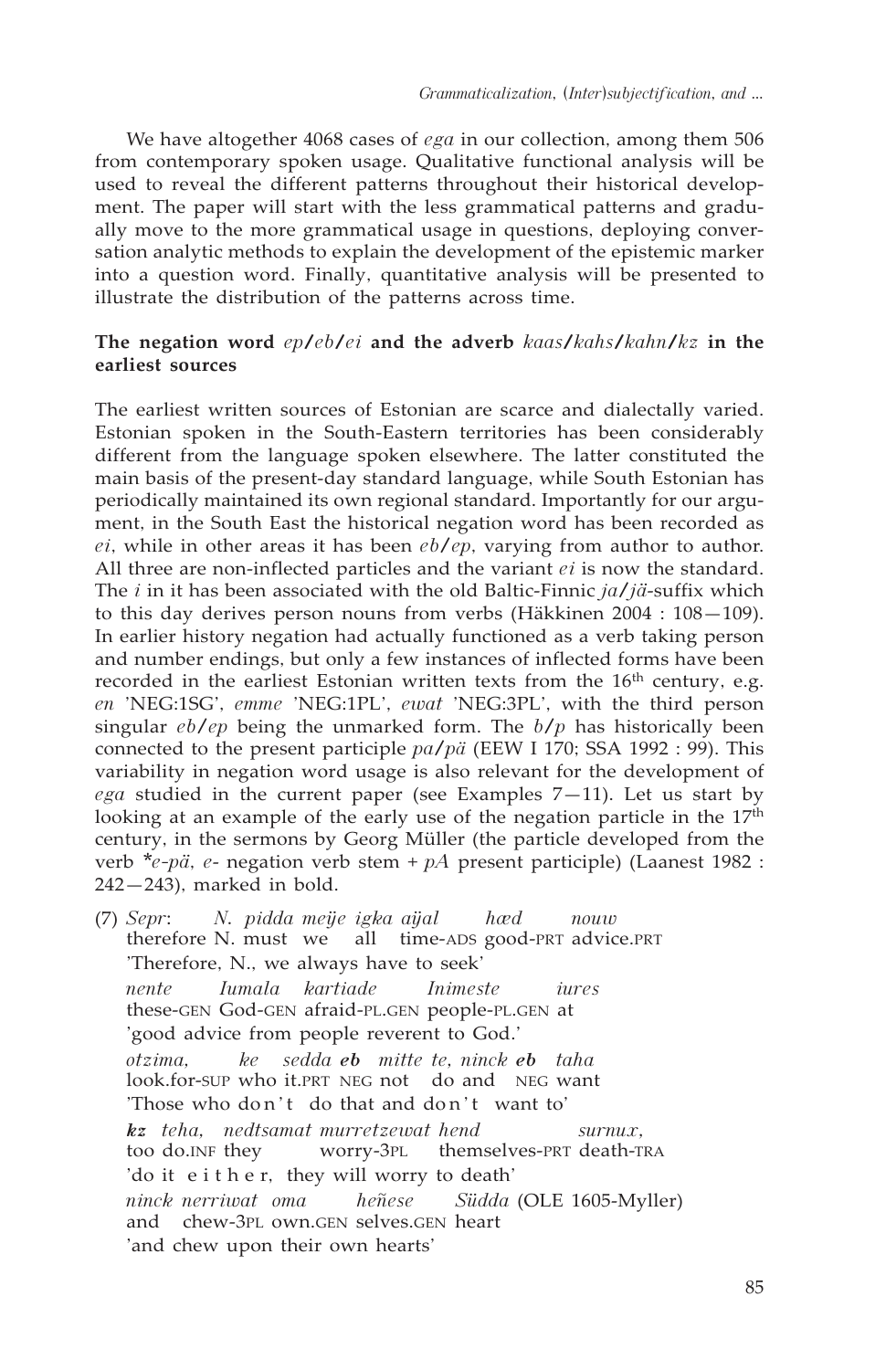## *Leelo Keevallik*, *Külli Habicht*

We can also see our other target word *kz* in the above example, marking additivity. *Kaas/kz* (*kahn* in the South-East, as recorded during the 17th century; also recorded as *kahs* according to an alternative German-inspired orthography), is used as a postposition and an adverb. Its postpositional use is considerably more frequent and has later developed into the comitative case suffix *-ga* (Alvre 1997; Habicht 2000). Semantically, *kaas/kahs/kahn/kz* marks comitativeness, togetherness and additivity already in the earliest sources, and is therefore translated as 'either' in the above example. Still separate in the  $17<sup>th</sup>$  century, the combination of these two items, the negation word and the adverb, is already functioning as a coordinating conjunction.

## *Ega* **as a coordinating conjunction**

A case of *ega* used as a coordinating conjunction in current usage was shown in Example (1). In contemporary language *ega* can combine identical parts of speech as well as negative clauses. Both patterns are already represented in the oldest fully preserved manuscript in Estonian, the sermons by Georg Müller held from 1600—1606. Characteristically to the documented processes of semantic change (Traugott 2010 : 31), our target item must have already developed a textual function from an earlier propositional one by that time. However, the conjunction back then is still coded as two words, the negation *eb* and the adverb *kaas/kz* (the latter being a shortening used by one particular author). Example (8) demonstrates a case where *eb kaas* is used as a coordinator between identical parts of speech.

(8) *ninck eb laße hend sest mitte* and NEG let self-PRT this-ELT not 'and does not let herself to be distracted from it' *erraheitoda*, *lebbi onne echk willetzus,* distract-INF through happiness.GEN (n)or distress '[the word of God], neither in haappiness nor in distress' *eb kaas mitte lebbi hæ ninck kuria peiwa* (OLE 1601-Myller) NEG too not through good.GEN and bad.GEN day.GEN 'n o r1 in good or bad days'

Some decades later, in the 1630s, the author of the first Estonian grammar Heinrich Stahl demonstrated the same phrasal and clausal patterns. Example (9) shows an instance with two negative clauses.

(9) *Kus Jummal keicke kurja nouw ninck tachtmisse* when God all.GEN evil.GEN plan.GEN and intention.GEN 'When God destroys and forbids all the evil' *errarickup/ ninck keelap/ kumbat meid ep* destroy-3SG and forbid-3SG that-PL we-PRT NEG 'plans and intentions that do not allow us' *lasckwat temma Nimmi pöhitzeda/ epkahs temma* allow-3PL he.GEN name celebrate-INF NEG.too he.GEN 'to celebrate his name, n o r his'

<sup>&</sup>lt;sup>1</sup> The English word *nor* seems to be the closest functional match of the negation word + 'too' in Estonian.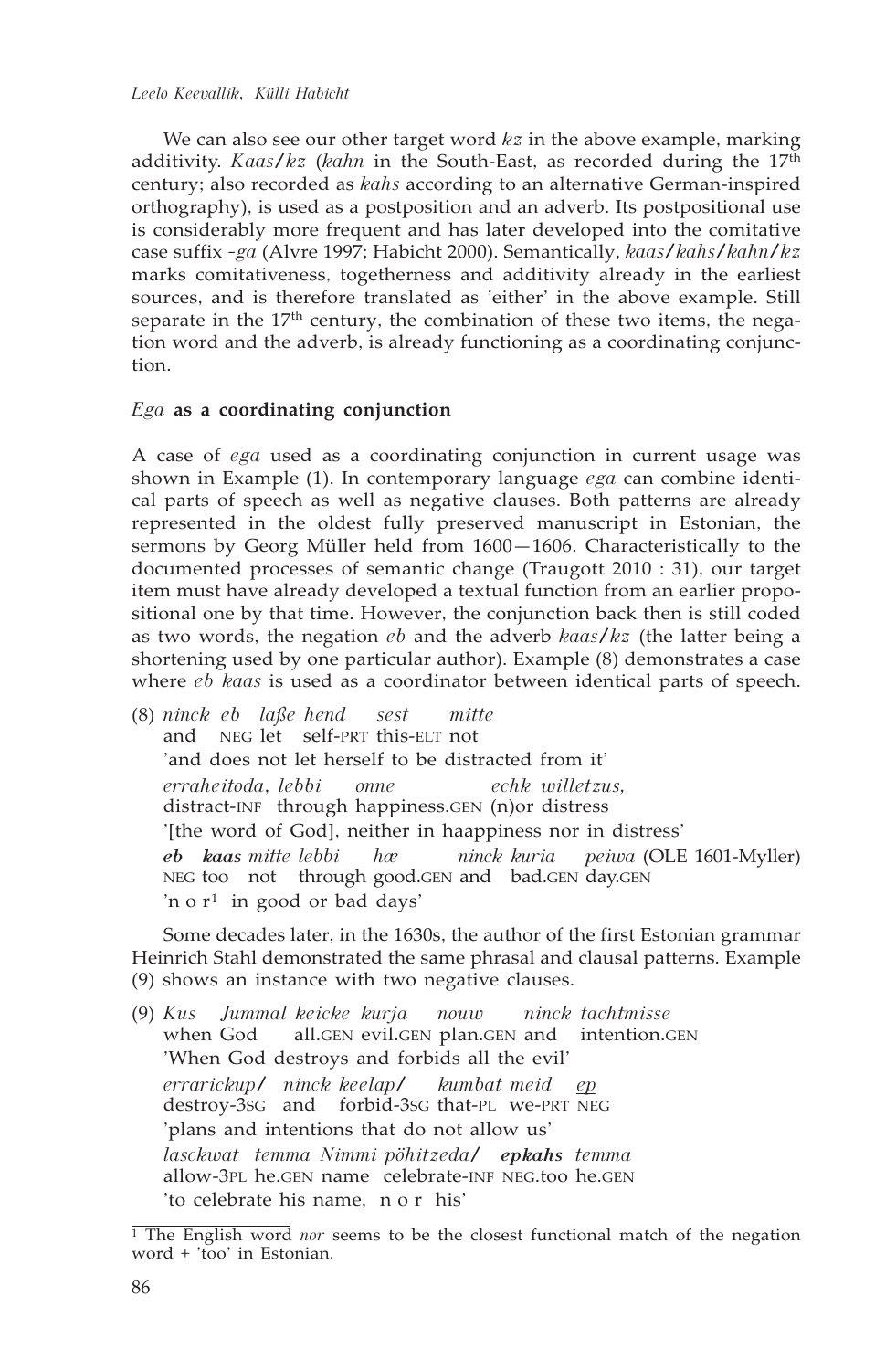*rickusse meite jure tulla* (OLE 1632-Stahl) kingdom.GEN we.GEN to 'kingdom to come to us'

In short, we can see that already in the earliest written sources of Estonian, the combination of the negation word and the adverb has consolidated into a discursive pattern where it has come to function as a coordinating conjunction. Crucially, Stahl uses an orthographic variant which combines the two words as one (Example (9)), suggesting some phonetic assimilation as well as a pragmatic consolidation of the item. However, it continues to vary phonologically throughout the ensuing centuries. For example, in the translation of the New Testament from 1715 even shorter versions appear involving the by then prevalent negation word *ei*. The variation in the orthography of the New Testament (1715) is illustrated in Examples  $(10) - (11)$ .

- (10) *Sest Ristia Johannes on tulnud/ ja ei sönud* has come-PPT and NEG eat-PPT 'Because John the Baptist came and he didn't eat' *Leiba/ ei ka jonud Wina* (1715-UT) bread.PRT NEG too drink-PPT wine.PRT 'bread, n o r [did he] drink wine'
- (11) *Et teie ei anna ennast/ pea sinna ja tänna* that you NEG let self-PRT sometimes there and there 'That you don't let yourself be distracted here' *keigotada ommast Melest/ eiga hirmotada/* distract-INF self-ELT mind-ELT NEG.too scare-INF 'and there in your mind, n o r to be scared' *ei mitte Waimo läbbi/ eiga Sanna läbbi/*  $NEG$  not mind.GEN by 'neither in your mind, n o r by a word,' *eiga Ramato läbbi* (OLE 1715-UT) NEG.too book.GEN by 'n o r by a book'

The orthographic variant *eiga* shows evidence of a further phonologicalphonetic assimilation of the item. The Bible translation also displays cases without the diphthong: *egga* (the double *gg* being another influence of the German orthography which marks vowel length in subsequent consonants). Two centuries later, during the first half of the 20<sup>th</sup> century, Estonian dialects still show variation involving diphthongs: *eiga, äiga*. In addition, such forms as *ega*, *egä*, *jega*, *äga*, *eka, õga*, and *õka* are recorded in the Dialect Archive. An example with *egä* follows (12).

(12) *et inime ei mõistnd elädä egä olla*  that human NEG be.able-PPT live-INF NEG.too be.INF 'that a human being could not live, nor to be,' *egä arvata kedägi* (DA) NEG.too think-INF nothing.PRT 'n o r to think anything'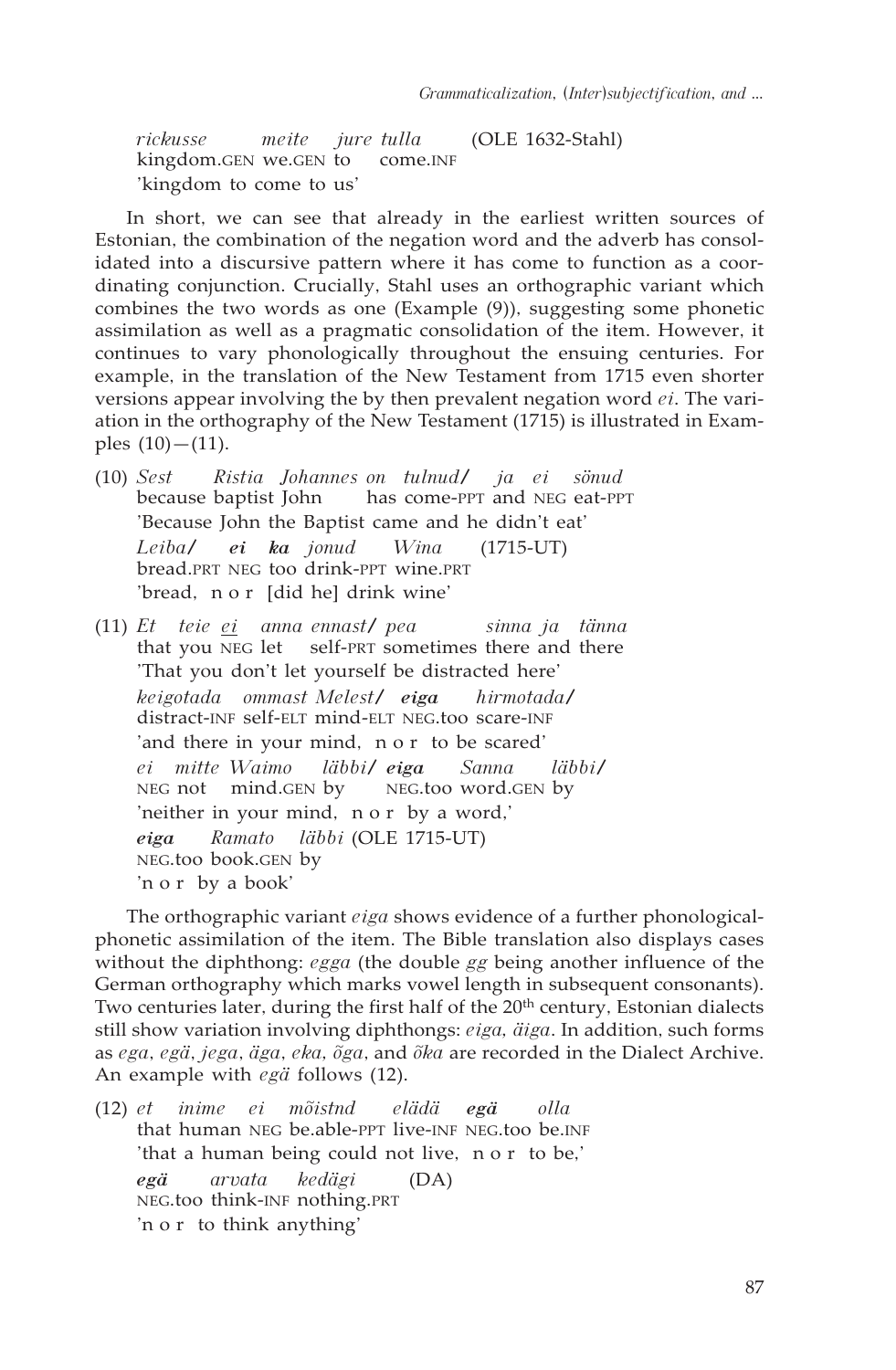#### *Leelo Keevallik*, *Külli Habicht*

In addition, our earliest available records of spoken usage, the Dialect Archive, reveal the use of the conjunction in the intensifying doubling construction (shown in Example (13), contemporary case in Example (2) above). As this rather formulaic use is not relevant for our argument on the development of *ega*, it will not be discussed further in the current paper. Neither will it be counted in the quantitative summary in Table 1 below.

(13) *ei saa ega saa tulema* (DA) NEG can NEG.too can come-SUP '[they] could never start off'

When it comes to contemporary Estonian, the item has consolidated as *ega* in the written standard as well as in the common spoken variety. This is witnessed in the comprehensive Estonian grammar, as shown in Example (14).

|  |                                                        | $(14) Ei$ lähe ilmad veel niipea soojemaks ega         |                                                                          |
|--|--------------------------------------------------------|--------------------------------------------------------|--------------------------------------------------------------------------|
|  |                                                        | NEG become weather-PL still soon warmer-TRA NEG.too    |                                                                          |
|  |                                                        | The weather will not become warmer for a while, n o r' |                                                                          |
|  | hakka päike kõrgemalt käima<br>start Sun higher go-SUP |                                                        | (Erelt, Kasik, Metslang, Rajandi,<br>Ross, Saari, Tael, Vare 1995 : 216) |
|  | 'will the Sun start going higher.'                     |                                                        |                                                                          |

Here we see *ega* occurring between two negative clauses, while there is no negation marker apart from *ega* in the second clause. In other words, *ega* has in this case preserved its original component meaning of negative along with the additive component. However, there are no examples of the above multi-clausal pattern in the spoken corpora, not even in the formal registers of spoken usage. Thus, the coordination of clauses with *ega* without expressing negation in the second clause, seems to be restricted to the written registers of Estonian. The above instance (Example (14)) sounds downright poetic. In spoken usage the negation word would be used in both clauses.

As was already the case in the early sources, *ega* is still used as a conjunction between two identical parts of speech within a clause, and currently forms a compound coordinating conjunction together with the negation word *ei* (Erelt, Kasik, Metslang, Rajandi, Ross, Saari, Tael, Vare 1995 : 109, 165, 278). The *ei* and *ega* appear in different parts of the clause with *ei* standing in front of the first negated element and *ega* preceding the last one. This pattern is used both in the written and spoken varieties. An example of the latter is presented in (15).

(15) *temal on paha et ta pole ei* <sup>2</sup> *laps* he-ADS be.3SG bad that he NEG-be NEG child 'The bad thing with him is that he is neither' *ega täiskasvanu* (AU) NEG.too grown-up 'a child n o r a grown-up'

The above historical overview shows how, starting around the beginning of the 17th century, the original word combination *eb/ep/ei* + *kaas/kahs/ kahn/kz* has developed into a coordinating conjunction *ega*. As could already be seen in the earliest written sources, *ega* is either used between two nega-

<sup>&</sup>lt;sup>2</sup> However, *ei* is optional in the case of coordinated nouns and could also have been omitted in this example.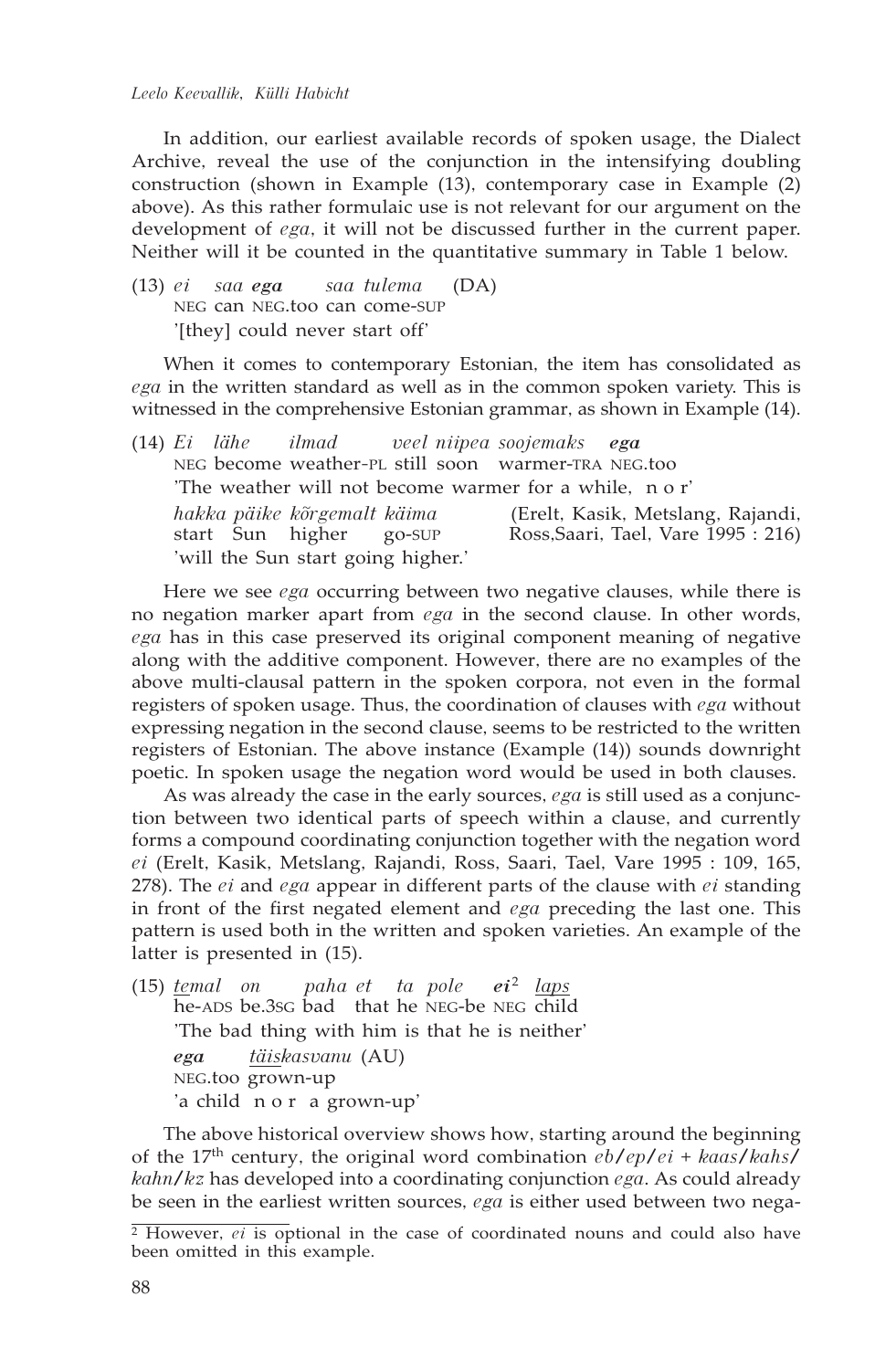tive clauses or as the coordinator of identical parts of speech in a negative clause. It has thus acquired a new syntactic function of a conjunction and accordingly settled down in the clause-initial position. Instead of negating the clause and modifying it as an adverb in the former word combination, *ega* displays a new grammatical function. Instead of relative syntactic freedom, the position is now fixed. This represents a well-known component process of grammaticalization — loss of syntactic freedom. Another one, phonological assimilation and loss, can be summarized as follows:

## *eb/ep/ei* + *kaas/kahs/kahn/kz* > *epkahs/eikahs* > *eiga* > *ega*

The odd step from the negation word *ep* to *ei* can be explained with the variation of negative forms in different parts of the country. While earlier writers preferred *eb* or *ep*, *ei* ended up as the most common form by the second half of the 19<sup>th</sup> century.

In the patterns we have seen, *ega* has nevertheless preserved both the negative and the additive meaning. It functions in the truth-conditional sphere, coordinating negated clauses or identical parts of speech. Only on a limited scale, after a negated clause, no other negation needs to be present besides *ega* for the following clause to have a negative meaning (Example  $(14)$ ).<sup>3</sup> *Ega* has thus preserved its component meanings in the coordinating function but it has become a procedural item instead of a content item, in a historical process that has been described for English and Japanese by Traugott and Dasher (2002 : 40). However, coordination is just the first stage in the development of *ega*.

# *Ega* **as an adversative conjunction**

During the first half of the 19th century it becomes more common to use *ega* as a conjunction with an adversative connotation. It changes its scope from proposition to discourse and starts to display a non-truth-conditional meaning, in terms of Traugott, Dasher (2002 : 40). This pattern is most pronounced when the prior clause is positive and *ega* connects it to the subsequent negative clause  $-$  a pattern that we have not yet discussed. Example (16) shows an early  $19<sup>th</sup>$ -century example, where the author is mounting evidence of exceptional solidarity. *Ega* here attests to the implicit assumption that people generally gossip and denies it, at the same time marking that the following argument is added to the previous ones as a further proof of communal solidarity. The first two clauses are positive and *ega* adds a negative one. In this case, it is no longer possible to translate *ega* into English in a straightforward manner (the closest counterpart could be 'obviously', 'in fact', 'actually', or 'contrary to expectation' + 'in addition').

(16) *mis önneks juhtus ühhele,* what happiness-TRA happen-IMF.3SG one-ALL 'The happiness that fell on one of them' *römustas keiki, ja mis ühhe peäle* make.happy-IMF.3SG everybody-PRT and what one.GEN on 'made everybody happy and what happened to one'

 $\frac{3}{3}$  Within the formulaic genres of proverbs and headlines, as well as some dialects, *ega* can also mark negation without any other explicit negation marker in the clause.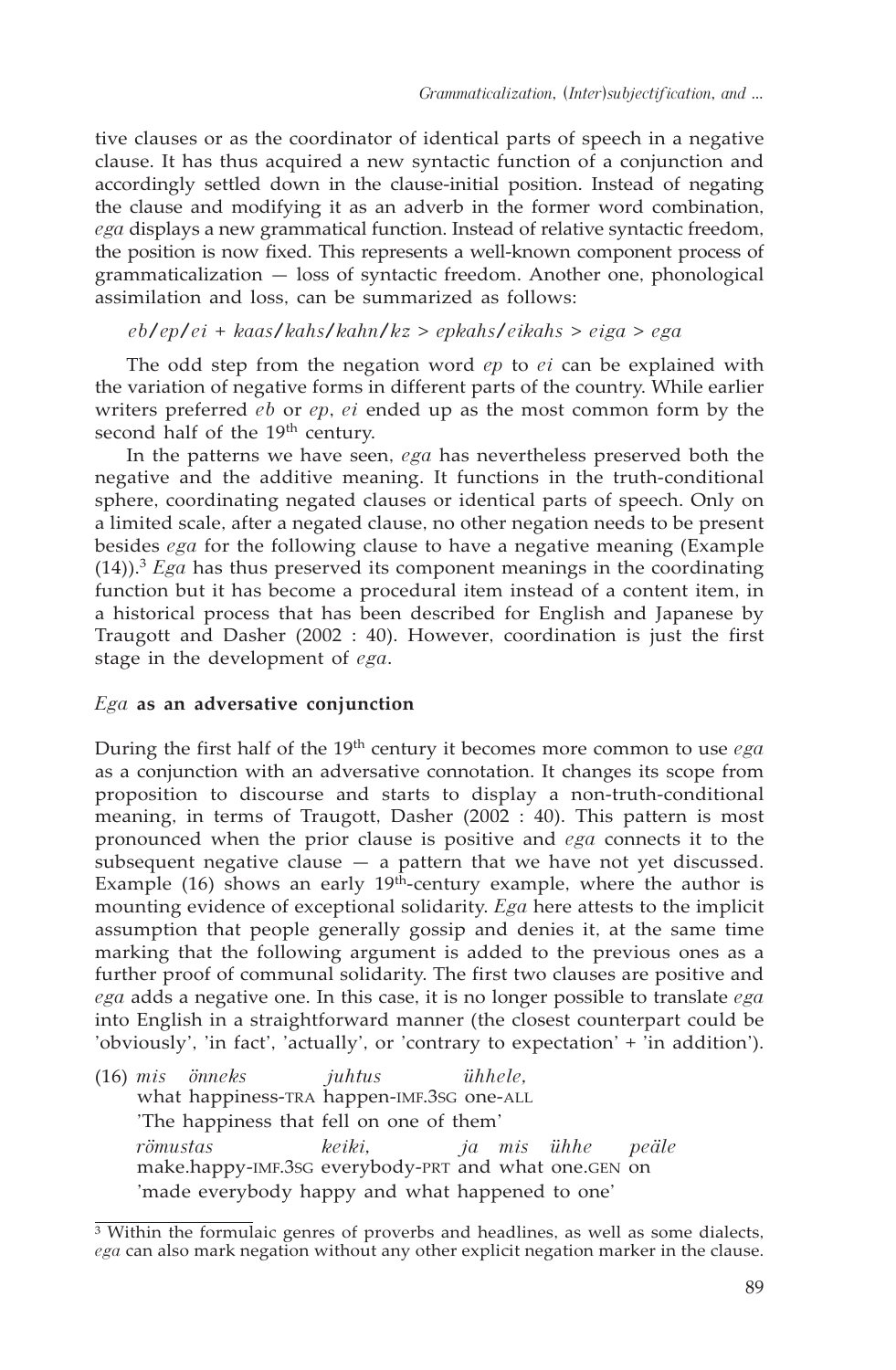*langes, panni teisi ka murretsema* fall-IMF.3SG put-IMF.3SG others-PRT too worry-SUP 'of them made others worry too,' *egga olnud seäl ühhegi suust kuulda,* EPI be-PPT there no.one.GEN mouth-ELT hear-INF 'I n f a c t, nobody was heard to say anything' *mis teisi wois teotada* (OLE 1817-Holtz) that others-PRT can-IMF.3SG harm-INF 'that could harm the others'

A similar use occurs in the Dialect Archive, where the opposition concerns the recipient's assumed level of intelligence. The speaker counters the assumption of stupidity with the help of *ega*, which enhances the negation as well as expresses 'contrary to what you imply'.

(17) *sa ise suad arvo, egä sa loll et õle* (DA) you self understand-3SG EPI you stupid NEG be 'You'll understand, obviously you're not stupid.'

The adversative pattern can be outlined in all its details in contemporary data. In Example (18), *ega* implies contrast with the assumptions established in the immediately prior discourse: the one who listens is expected to understand. We can thus see the discourse basis for the assumption that is contradicted in the *ega*-initiated clause.

(18) *ja mina siis sõrm suus siis kuulasin*  then finger mouth-INS then listen-IMF-1SG 'And I listened to the stories' *neid jutte. aga ega ma ei* these-PRT story-PL.PRT but EPI I NEG 'attentively but actually I didn't' *saand eriti aru*, (TC) understand-PPT much sense understand much'

Looking at conversational usage, it becomes evident that *ega* is used dialogically to counter the assumptions by others. Extract (19) comes from a phone call where the caller wants to obtain extra keys to an apartment block, obviously assuming that there are keys available. The current speaker counters this assumption by claiming that there are only three keys. *Ega* initiates a unit that explicitly states that there are no more keys, implying that the upcoming unit is 'in contrast to what you just assumed'.

(19) *üks on minu käes, üks on Rumba — mul*  one be:3SG I-GEN hand:INS one be:3SG NAME.GEN I-ADS 'I have one, Rumba has one —, I have' *kolm võtit on, ega neid rohkem ei ole.* (AU) three key-PRT be:3SG EPI they-PRT more NEG be 'only three keys, i n fact I don't have more'

The speaker starts his turn by accounting for the existing keys and then establishes in the ensuing clause that there are no more than three keys. The first clause is positive and the second one is a rephrase or expansion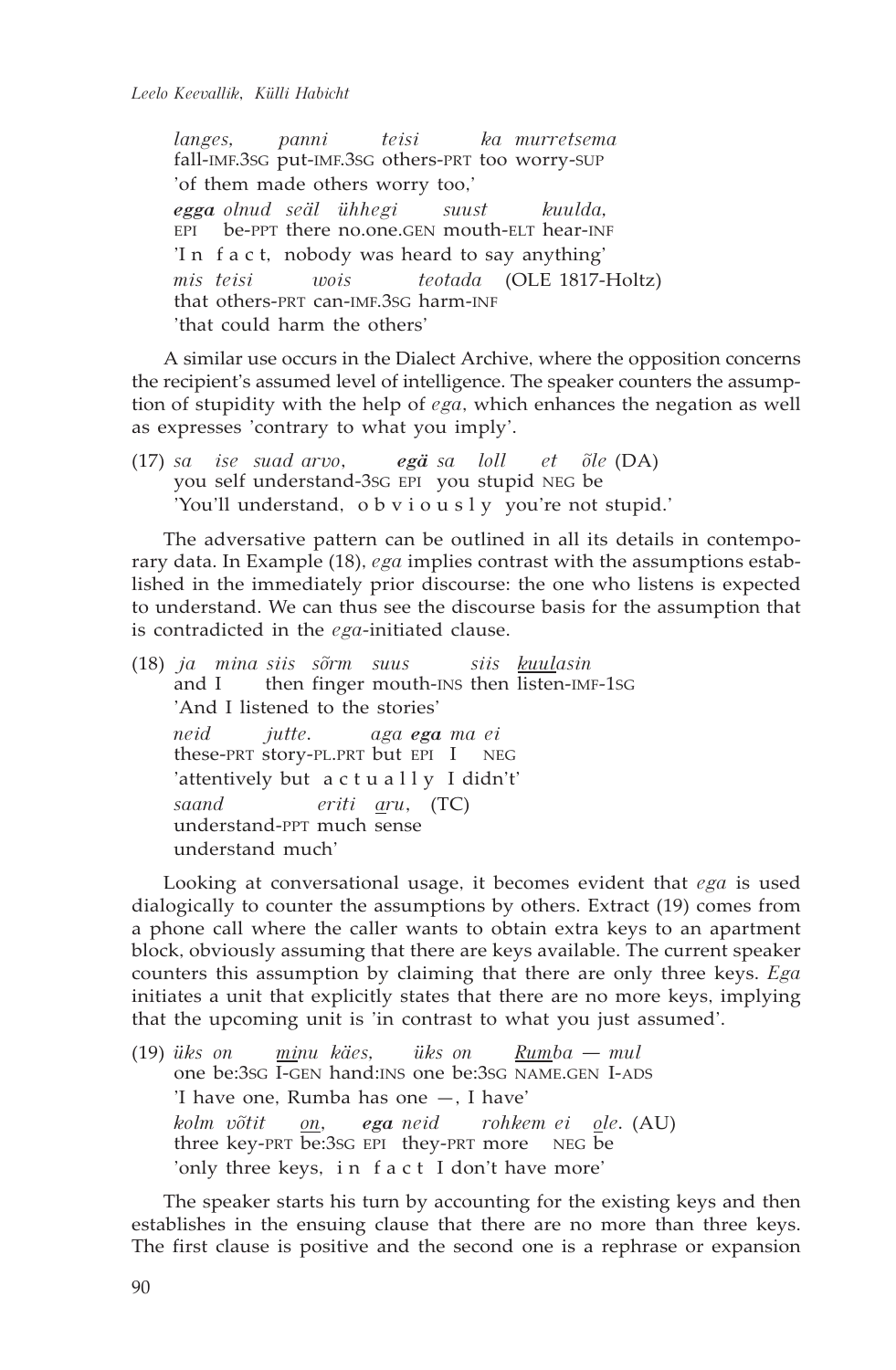of the same proposition in a negative form. In cases like this, the *ega*-initiated clause connects to what has just been said but reverses the polarity of the claim, now in an enhanced form. *Ega* expresses the speaker's relatively high level of commitment to the truth of the proposition that has already been substantiated in the prior (positive) clause. It can be translated as 'in fact, as we know, clearly, for sure'. The Estonian-English dictionary (Saagpakk 1982) offers 'surely not', 'certainly not', 'indeed not' as its counterparts in English. In other words, *ega* underlines the speaker's epistemic certainty.

A similar example occurs in a telemarketing call (20) where the telemarketer has just put forward a special offer for a newspaper subscription, declaring it to be cheap. The potential client, however, states the contrary:

(20) *kuuskend viis krooni kuumaks jah* (.) *jah* (.) sixty five kroon.PRT monthly.price yeah 'Sixty five kroons per month, yeah, yeah' *nojah ja mui-* (*eks*) *muidugi inda* <u>küll</u><br>well and of- of.course price.PRT muc of.course price.PRT much 'Well, of course that's quite a price' *ega ega odav ta ei ole ega* (AU) EPI EPI cheap it NEG be EGA 'c l e a r l y it is not cheap'

Even in this example, *ega* is used both to express opposition to the telemarketer's prior claim and to mark the speaker's enhanced epistemic certainty after the evidence is laid out. To summarize the current section, we can see the following structures emerging with the clause-combining *ega*:

| positive statement          |     | negative rephrasing/expansion |
|-----------------------------|-----|-------------------------------|
| 'Everyone was happy'        | ega | 'nobody gossiped'             |
| 'You understand'            | ega | 'you are not stupid'          |
| 'I listened to the stories' | ega | 'I didn't understand'         |
| 'I have only three keys'    | ega | 'I don't have more'           |
| 'The price is high'         | ega | 'it is not cheap'             |
|                             |     |                               |

In all of the cases, *ega* marks enhanced certainty, which often relies on the content of the just prior clause in which a related claim has been made. In conversation, the necessity of epistemic enhancement can be triggered by immediate interactional or interpersonal needs. For instance, the speaker in Example (19) talks about the facts that he as the condo chairman has access to, and the caller obviously does not. With the help of *ega* he reinforces his superior knowledge. The potential newspaper subscriber in Example (20) declares the offer expensive, establishing this as a personal but firm assessment in contrast to what the telemarketer said. In the connective pattern described in the current section it is thus increasingly clear that *ega* is developing semantically further from its origins, displaying the meanings of opposition and epistemic certainty. It establishes the current speaker as an epistemic authority on the matter and expresses an asymmetrical epistemic stance between the speakers, which is an inherent component of the adversative meaning. In fact, adversative conjunctions, at least in English, regularly operate with both epistemic and conversational conflicts (Sweetser 1990 : 100—111). The negative *ega*-initiated clause appeals to the interlocutor's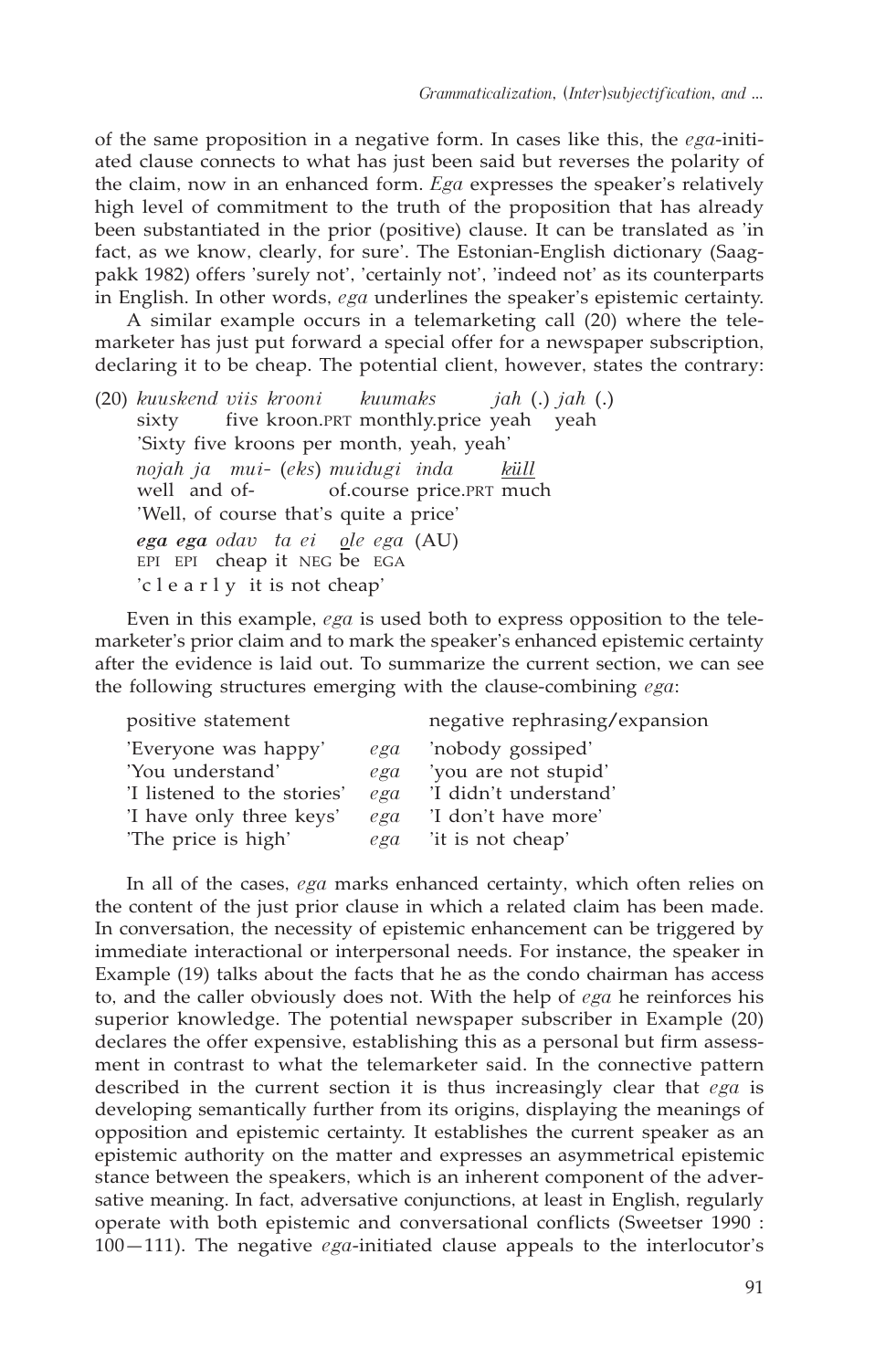understanding of the circumstances that go against some of his prior explicit or implied assumption.

*Ega* displays a distinct capacity to address other participants' claims and assumptions, being responsive. In this respect it is interesting to notice that Finnish as well as the Scandinavian languages (Swedish, Danish, and Norwegian) feature a pattern of initial clausal negation, which occurs in responsive, additive and interrogative actions, and where the negation word similarly displays contrastive as well as epistemic enhancement functions (J. Lindström 2007). In this pattern the negation word is used clause-initially, removed from its neutral adverbial position. Lindström argues that this is a Circum-Baltic areal feature. An example from Swedish looks as follows:

(21) *Inte tänker han sälja bilen i vår* NEG thinks he sell car.the in spring 'C l e a r  $\lg$  / I' m s u r e, he is not going to sell the car this spring' (Lindström 2007 : 32—33)

The neutral word order would be *Han tänker inte sälja bilen i vår,* while in the above case negation is topicalized and implies contradiction as well as reassurance. The pragmatic functions of *ega* coincide with the initial clausal negation patterns in these areally close languages, suggesting contact as a possible factor in its historical development.

Whatever the motivation, in the adversative function *ega* is becoming closely attached to the upcoming clause and increasingly loosely attached to the prior one. It is developing into a clause-initial particle. The prior clause no longer has to be in the negative form and the conjoined clauses do not have to be as tightly connected as we saw in the historical elliptical cases in  $(8-9)$ . At the same time, negation is obligatory in the upcoming clause (as was evident in Examples (17)—(20)), which shows that (a) *ega* is more particle-like in this pattern and (b) it does not unambiguously carry the meaning of negation any more. It can be assumed that the epistemic-adversative meaning is also present in some instances with the negative clause preceding the *ega*-clause, but a preceding positive clause makes the new semantic features especially clear, which is why the current section focused on the latter. We will now look at some instances where *ega* has clearly become an initial particle, occurring even at the very beginning of conversational turns.

# *Ega* **as an epistemic-adversative particle/adverb**

In the previous section, *ega* was shown to function as a conjunction between two clauses, retaining its original additive meaning component. In the current section we will discuss an altogether new syntactic deployment. Namely, via strengthening its epistemic-adversative connotation *ega* has started to occur in clause and turn-initial positions. This usage shows that *ega* now functions as a particle or an adverb that modifies the subsequent clause (even though it does not take any of the default syntactic positions of an adverb). The particle/adverb pattern develops in parallel to the adversative conjunction, with first clear cases established at the beginning of the 18<sup>th</sup> century. The initial *ega* in Example (22) from this period underlines the speaker's epistemic certainty and gives the statement an oppositional stance.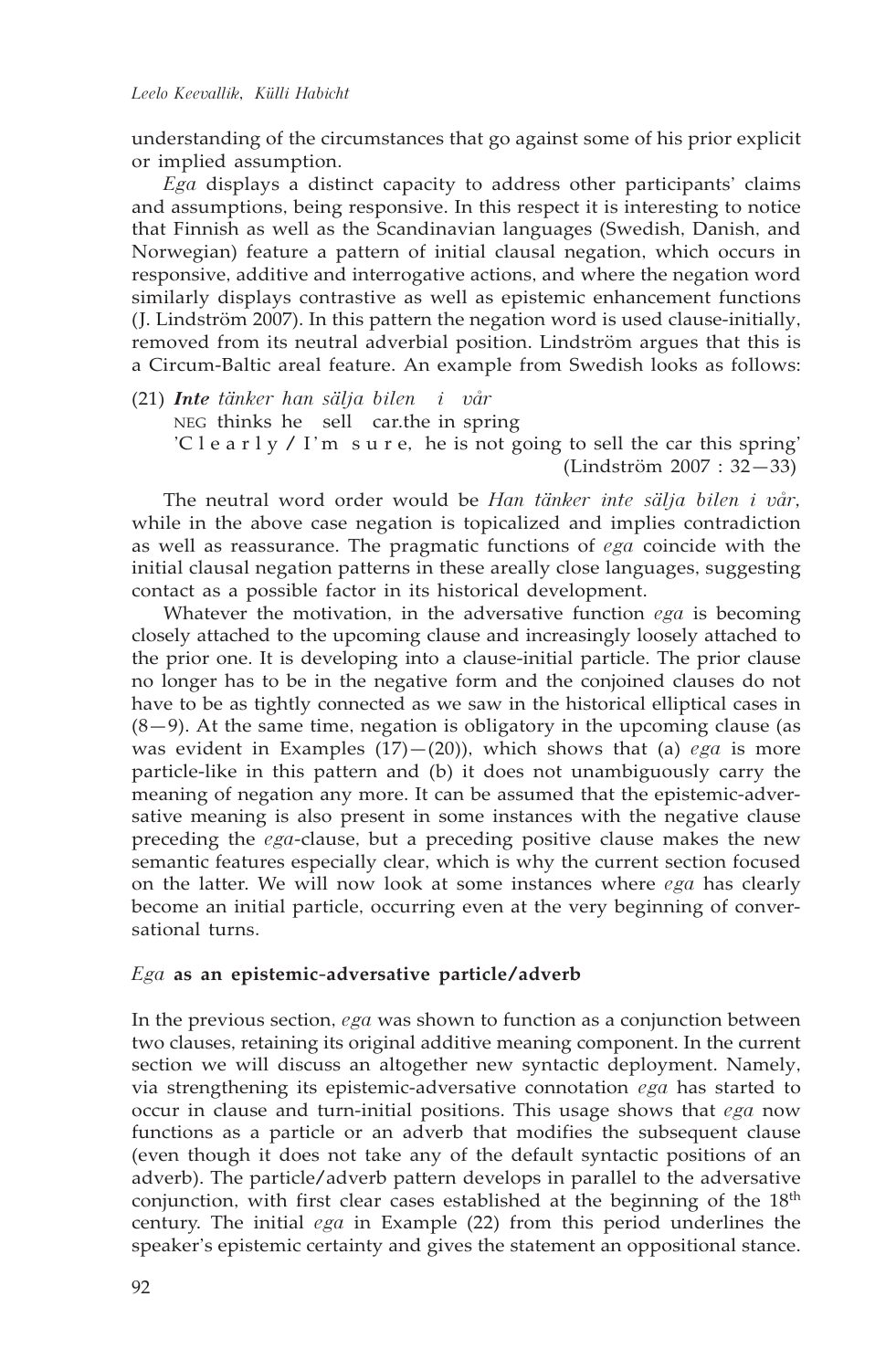(22) *Egga sa pea omma Pä jures wandma* (OLE 1715-UT) EPI you must own.GEN head.GEN on swear-SUP 'O b v i o u s l y you don't have to swear on your head'

In the Dialect Archive there are examples that suggest a similar epistemic-adversative meaning. Even though discourse context is not recorded in the archive, it seems that these epistemically reinforced negative clauses could have been used to oppose the (presumed) assumptions by the interviewer. An example is shown in (23).

(23) *ega sa ei saand kodu ega toas istuda* (DA) EPI you NEG can-PPT home.INS nor room-INS sit-INF 'O b v i o u s l y you couldn't sit at home or indoors'

Similarly to cases described in the previous section, *ega* here functions as an epistemic word indicating the speaker's high degree of confidence in what follows, which is at the same time in opposition to some expressed or assumed knowing by the recipient (that you could just sit at home).

In contemporary conversational data turn-initial usage abounds. Example (24) comes from a telemarketing call, where after hearing about a special offer the client (K) states that she wants to think it over (in lines  $1-2$ ). The telemarketer's (M) subsequent turn starts with *ega*, even though there is no prior clause that *ega* would connect to as a coordinating conjunction. *Ega* here functions as a clause-initial particle/adverb and, characteristically, the emerging clause refutes the implicit assumption by the client that she has to make up her mind right away.

|                 | (24) 1 K: no seda peab mõtlem veel.(0.2) muidugi<br>NO it.PRT must-3sG think-SUP still of.course                |
|-----------------|-----------------------------------------------------------------------------------------------------------------|
|                 | 'We have to think about it'                                                                                     |
| $2\overline{ }$ | see ind on <u>jah</u> (.) ahvatlev.<br>the price be.3sG yeah attractive<br>'The price is attractive, of course' |
|                 | 3 M: ega ma täna ei tahagi kohe te<br>EPI I today NEG want-GI at.once you.PL.GEN<br>'In fact I don't want'      |
| 4               | <i>vastust saada.</i> (AU)<br>te –<br>you.PL.GEN answer-PRT get-INF<br>'your answer today'                      |
|                 |                                                                                                                 |

In conversational usage the *ega*-initiated clause thus challenges something that has been assumed by the prior speaker. In lines  $1-2$  the client implicitly conveys an assumption about the timing of the required decision and the telemarketer challenges that. Example (25) shows a case where the challenge is even more explicit. Prior to the excerpt, V has stated that her mobile phone is broken. Now M suggests that V can fix the problem with some wires (line 2). This is emphatically challenged by V in an *ega*enhanced negative clause.

(25) 1 V: *kuidas.* how

'How [do I repair the mobile phone]?'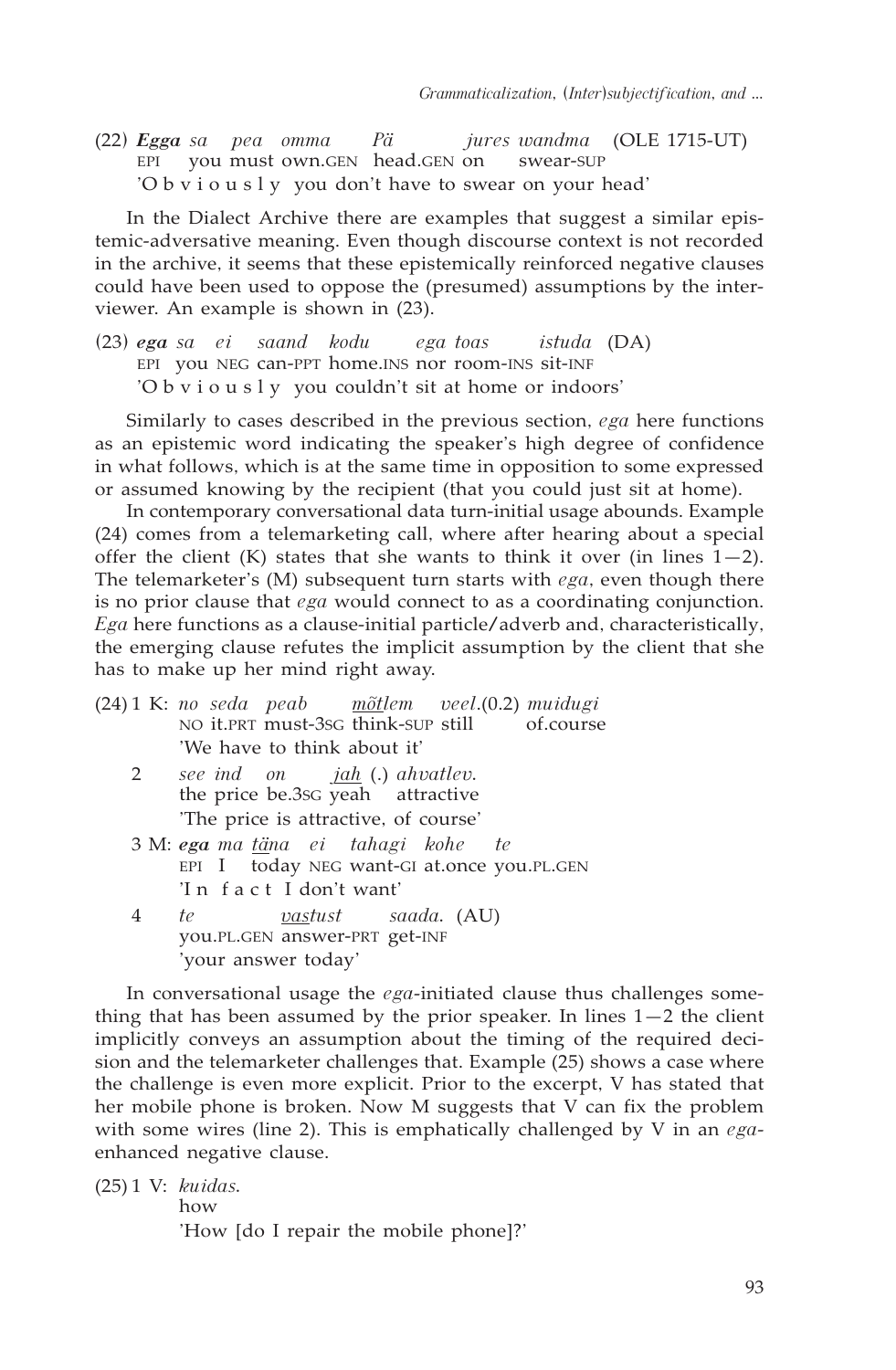2 M: *mis kuids juhtmetega*. what how wire-PL-COM 'What do you mean by "how"? With the wires' 3 V: *<@ mhh ega ma mingi Mäkaiver ei ole. @>* (TC) EPI I some NAME 'F o r s u r e, I'm not a MacGyver'

At this point, the only remnant of the original meaning of the item *ega* seems to be that it is associated with negation (note the negative form of the upcoming clause in Example (25)), while the additive-connective meaning has bleached. In fact, the upcoming clause does not even have to be in the negative. The adversative epistemic *ega* can likewise initiate positive clauses. Importantly, this does not render the upcoming clause a negative polarity, as is demonstrated in the following excerpt (26). The talk here concerns regulating heat levels in an apartment block. In lines  $(1-3)$  speaker E suggests a person who could take on the job. Speaker T, however, subsequently refutes E's assumption that the heat can be regulated repeatedly. His counterargument in line 5 is in a positive form but still initiated by *ega*.

- (26) 1 E: *no vat siis ee b Püss oli nagu nõus,* NAME be-IMF.3sG like agreement-INS 'Yeah, Püss Eero agreed to start'
	- 2 *see v Eero,* (.).*hh e et tema võib seda reguleerimist ise* that he may-3sG this.PRT regulation-PRT self 'regulating it himself'
	- 3 *teha ku talle ära näidataks.* do-INF if he-ALL ÄRA show-IMS 'if somebody showed him [how to do it]'
	- 4 (1.0)
	- 5 T: *no ega seda saab ainult üks kord teha* [–––] (AU) but EPI it.PRT can-3SG only one time do-INF 'I n f a c t it can only be done once'

Thus, in the epistemic-adversative function, *ega* seems to have lost both its original component meanings: the negation and the additivity. In current spoken usage the pattern with positive clauses is quite well-spread, while it is very rare in written texts other than those on the internet. For example, an online newspaper article about cat rabies with a picture of a cat claimed to be unrelated to the story received the following commentary:

(27) *Ega see pildil olev kass on ka* EPI this picture-ADS be-PRP cat be.3SG too 'I n f a c t the cat in the picture' *kahtlase näoga...* (NET) suspicious:GEN face-COM 'looks suspicious too...'

*Ega* in this claim simply shows that the upcoming clause is going to be in a contrastive relationship with what has been assumed so far, namely that the cat in the picture does not have rabies. It also expresses epistemic certainty, as in contrast with neutral adversative conjunctions, such as *aga*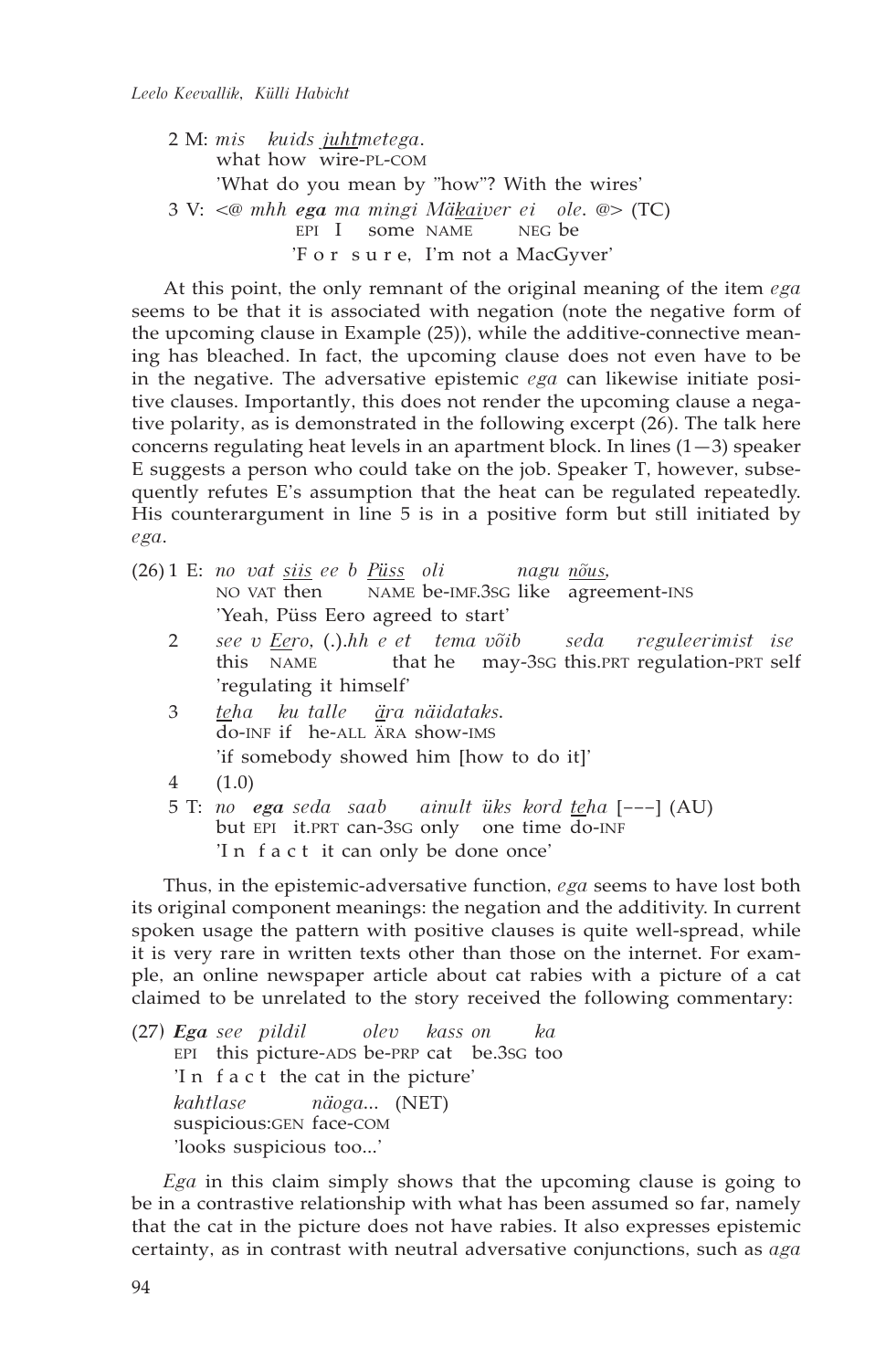'but', it epistemically reinforces the statement. *Ega* has thus undergone a process of subjectification. Subjectification means the acquisition of certain meaning characteristics that pertain not so much to the world being talked about as to the speaker's organization of that world in the act of speaking (Traugott 1980 : 47, 1989 : 540, 1996). In other words, the language of the external world is regularly used metaphorically to refer to the internal mental world (Sweetser 1990) and these usages may become routinized. In the patterns described in the current section, *ega* functions within the domain of discourse as an epistemic-adversative particle and marks the subjective knowledge state of the speaker.

This development has not occurred abruptly but through a series of gradual transitions, involving what is called *pragmatic strengthening* in the early stages of grammaticalization, whereby the original invited inferences and conversational implicatures are strengthened (Traugott 1988, 1995; Traugott, König 1991). In the earliest texts only the additive and negative meanings were present, but in the 18<sup>th</sup> century we begin to find examples with an adversative connotation, and the tendency seems to have strengthened even further in the present-day usage. In the discourse context of connecting two negative clauses, repeated invited inferences of epistemic strength and oppositional stance have resulted in the development of *ega* into an epistemicadversative particle.

One could wonder whether a conjunction and a particle can be placed at different points on a grammaticalization cline, as it is not obvious that one of them is more grammatical than the other. However, there is earlier literature arguing that the development of discourse particles from conjunctions is a process of grammaticalization. Examples include final *though* (Barth-Weingarten, Couper-Kuhlen 2002) and final *but* in English (Mulder, Thompson 2008) and the initial particles *obwohl* (Günthner 2000; Diewald 2006) and *weil* in German (Diewald 2006). All these forms increase the pragmatic "work" they do in language use over time, expanding their scope (Mulder, Thompson 2008 : 198). In a similar way, during the development from a conjunction to a turn-initial particle, *ega* has increased its scope from proposition to discourse. It now functions across speakers and their turns. Accordingly, its earlier pragmatic inferences have strengthened and consolidated into a new meaning.

To summarize, the initial particle *ega* expresses the speaker's epistemic certainty and attends to (probable) assumptions and presuppositions expressed by the interlocutor by opposing them. *Ega* has been structurally reanalyzed as a clause-initial item instead of functioning as a conjunction. The *ega*-initiated utterances are thus "polyphonic", reflecting the image of the interlocutor (Nølke, Fløttum, Norén 2004 : 117—127) and displaying intersubjective connotations that can be glossed as 'I know better than you'. Occasionally either the epistemic or the adversative component dominates, as was suggested in Examples (5)—(6), alt. (25)—(27) but *ega* regularly signals both. It is a discourse-functional device of dealing with the asymmetrical epistemic stance of the speakers, making salient their differential access to knowledge.

At the same time, *ega* can express relative certainty about some matter that in the first hand belongs to the interlocutor's area of competence. This is the usage that enables its ongoing functional reanalysis as a question word,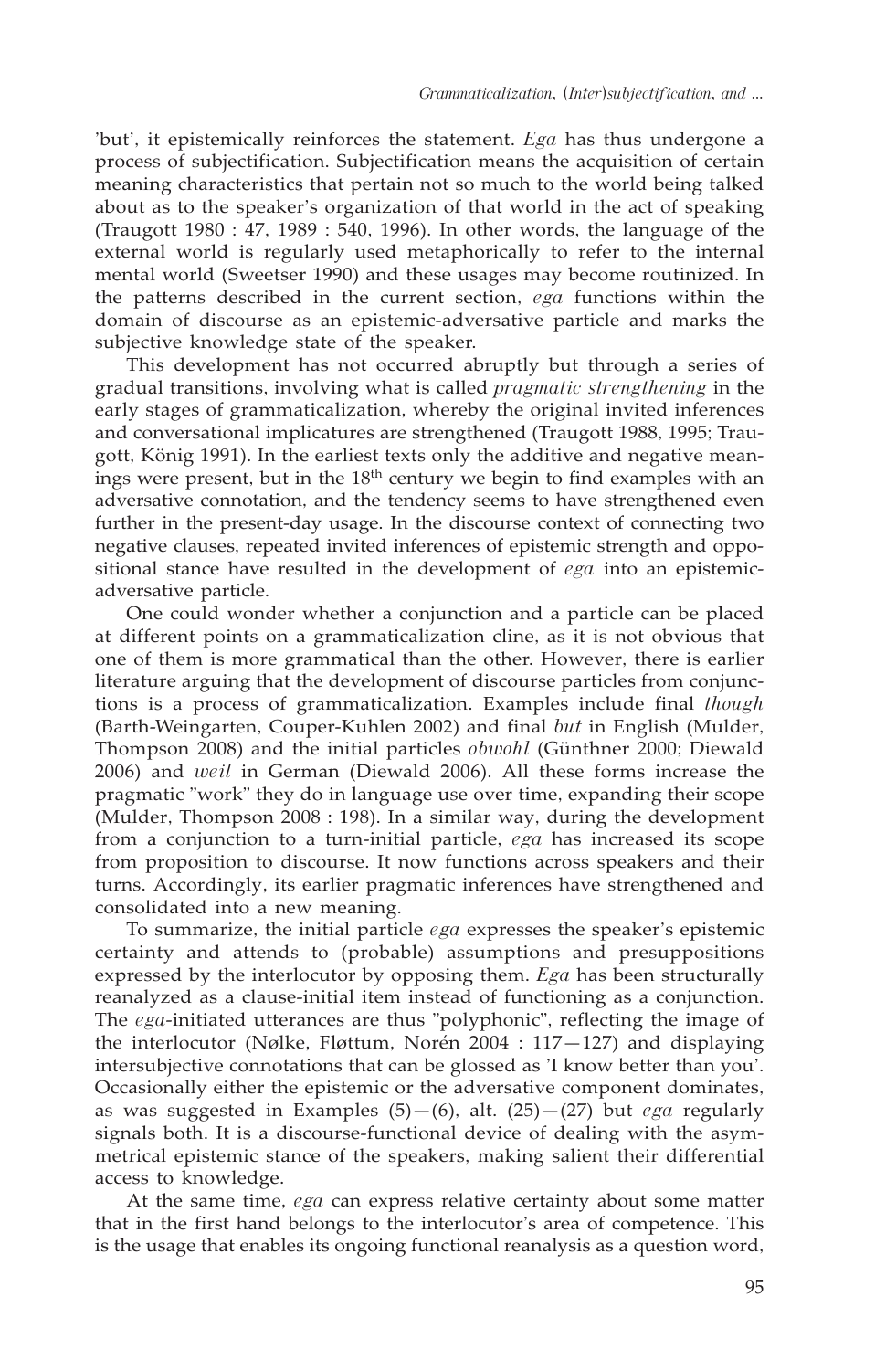which will be illustrated in the following section of the paper. Schematically, the developmental cline now splits into two branches: from the turn-initial epistemic-adversative usage with negative items *ega* develops into a universal adversative particle with discourse structuring functions, and from the same epistemic-adversative usage the question word is still developing.

# *Ega* **in questions**

Considering the arguments thus far, it is perhaps surprising that the particle *ega* has consistently been characterized as a negative question word in Estonian grammars (Metslang 1981 : 27; Sang 1983 : 142; Erelt, Kasik, Metslang, Rajandi, Ross, Saari, Tael, Vare 1995 : 168, 112). For example, the following sentence (28) is marked with a question mark in the Literary Corpus from the 1990s. In the question pattern, the epistemic nature of *ega* is best rendered with 'I assume, I suppose' in English.

(28) *Ega see mees talle ometi kosja*  EPI/Q this man she-ALL for.god's.sake proposal.ILL 'I a s s u m e, this man has not come' *pole tulnud*? (LE) NEG-be come-PPT 'to propose to her, for god's sake?'

Like in many other languages, it is possible to use a declarative clause to ask a question in Estonian. It is thus impossible to determine on purely syntactic grounds whether the above *ega*-clause is declarative or interrogative. Questions, in contrast, are a pragmatic category, defined as such by the fact that language users answer them.4 This can easily be documented in conversational data, where we can systematically observe how next speakers react to *ega*-initiated turns. The conversation analytic next-turn proof procedure enables us to gather evidence for the missing link between the epistemic particle *ega* and its interpretation as a question word. We can see how speakers regularly treat the epistemic *ega* as initiating turns that make relevant confirming answers.

As *ega* only occurs with negative questions, these questions are conducive to negative answers. Indeed, the answers in our data often confirm what the speaker of an *ega*-initiated utterance assumed. Examples (29)—(30) show unproblematically confirming answers to *ega*-initiated utterances.

- (29) T: *ja: ja .hh ega Kai ei elistand sulle* yeah yeah. EPI/Q NAME NEG call-PPT you-ALL 'Yeah. I a s s u m e Kai didn't call you?' E: *ei* (AU) 'No'
- (30) E: .h *eee kule ega Teivot ei ole see*  listen:IMP:2SG EPI/Q NAME-PRT NEG be this 'Listen, I a s s u m e Teivo is not at home'

<sup>4</sup> The next-turn proof procedure is a standard in conversation studies as a straightforward way of showing that a declarative utterance was treated as a question by the speakers of the language. The turn-by-turn displays of understanding constitute the very basis of human intersubjectivity (Heritage  $1984 : 254 - 260$ ).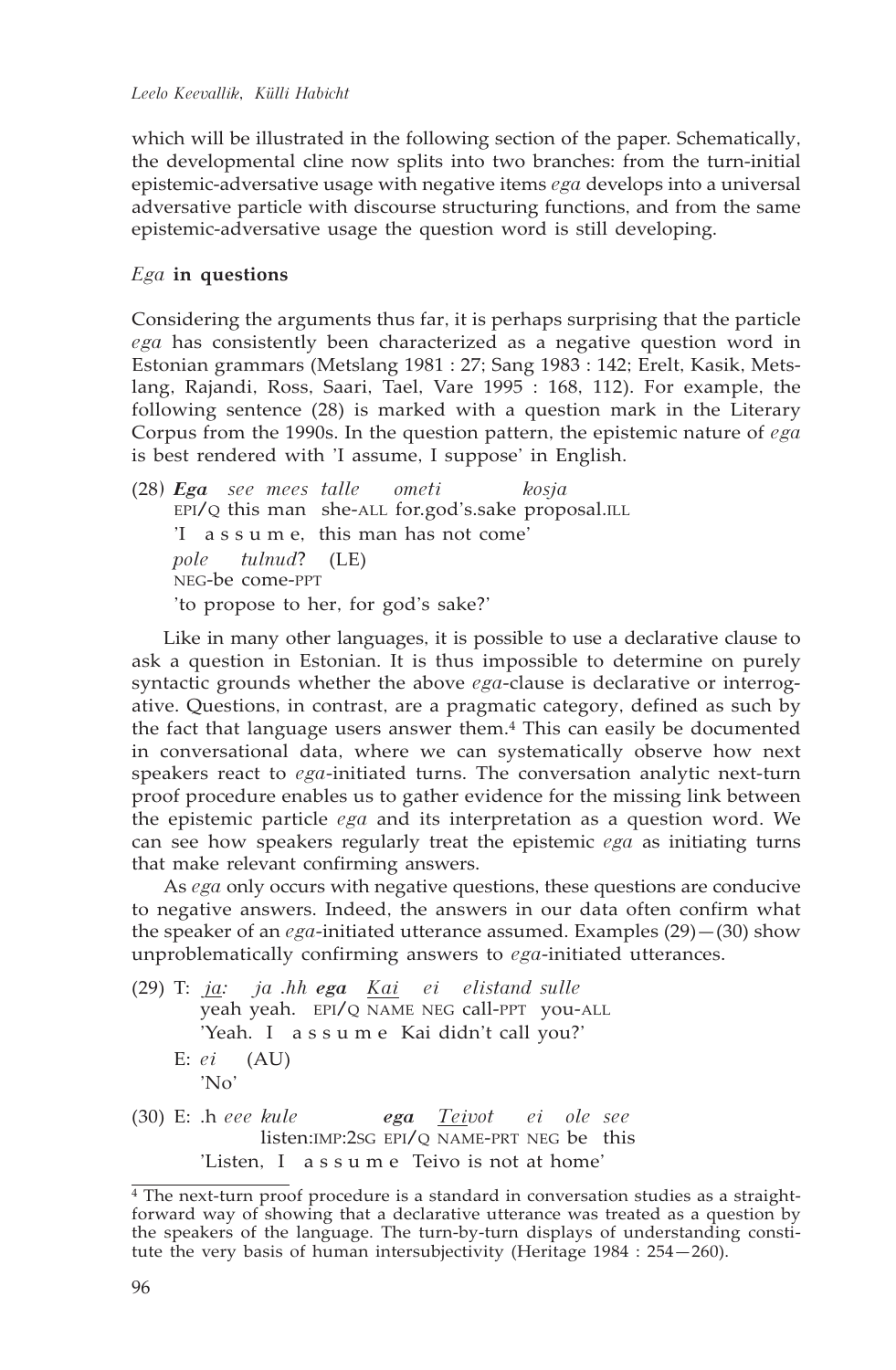*nädalavahetus kodu* home.<sub>INS</sub> 'during the weekend?' V: *ei: ole* (AU) NEG be 'No, (he) isn't'

In conversational sequences we are able to see how utterances initiated by *ega* are regularly treated as making a response relevant. At the same time, in all the cases *ega* retains the function of an epistemic marker, expressing the speaker's certainty that the answer will be confirming. This last stage of *ega* development thereby evidences intersubjectification, a process whereby meanings become more centered on the 'self' of the addressee, as explained in Traugott (2003). It is possible that the intersubjective aspect of *ega* is still a pragmatic inference and not yet a fully coded meaning-form pair (see Traugott 2010 : 37 for a discussion of similar cases). *Ega*-initiated utterances, in case treated as questions, are strongly conducive to negative (i.e. confirming) answers.

In 56% of the cases where an answer is made relevant in an *ega*-initiated turn, the answer is confirming, i.e. negative, showing that the high epistemic certainty expressed in the question was justified. Disconfirming answers occur in merely 22% of the cases (Keevallik 2009).5 Furthermore, these are often instances where negation is conventionally used for politeness reasons, which is also typical of items that have undergone intersubjectification (Traugott 2010 : 61). Interestingly, politeness is mentioned as a lexical feature of *ega* in the comprehensive dictionary, EKS. An instance of that is shown in Example (31). The representative of an information service line is trying to guess which dental clinic the caller is interested in. She politely suggests a place, using a negative formulation, making a negative answer straightforward. The customer, however, accepts the suggestion.

(31) V: *e laste stoma- ega te Raekojaplatsi ei mõtle*.=  $\overline{\text{child-PL.GEN}}$  dental- EPI/Q you NAME.PRT 'Children's dental- I a s s u m e you don't mean the Town hall square' H: =*jah, just* (*seal on.*) (TC) yeah exactly there be.3SG 'Yeah, exactly. There is one'

All the above "questions"  $(28-31)$  can be analyzed as featuring declarative syntax. Crucially, they all concern matters that belong to the recipient's area of competence or territory of knowledge. In Example (29) only the recipient of the *ega*-initiated turn can tell whether Kai called, in (30) only the recipient of the phone call knows who is at home, in (31) only the customer can confirm which clinic she is interested in. Therefore, a confirmation or disconfirmation of the content is relevantly due from the recipient of the *ega*-utterance. Consider the negative statement in Example (32) for comparison: the negative declarative sentence makes relevant a confirmation because it is a statement about something that only the recipient knows about.

<sup>&</sup>lt;sup>5</sup> In the rest of the cases the answer is not straightforward.

<sup>2</sup> Linguistica Uralica 2 2017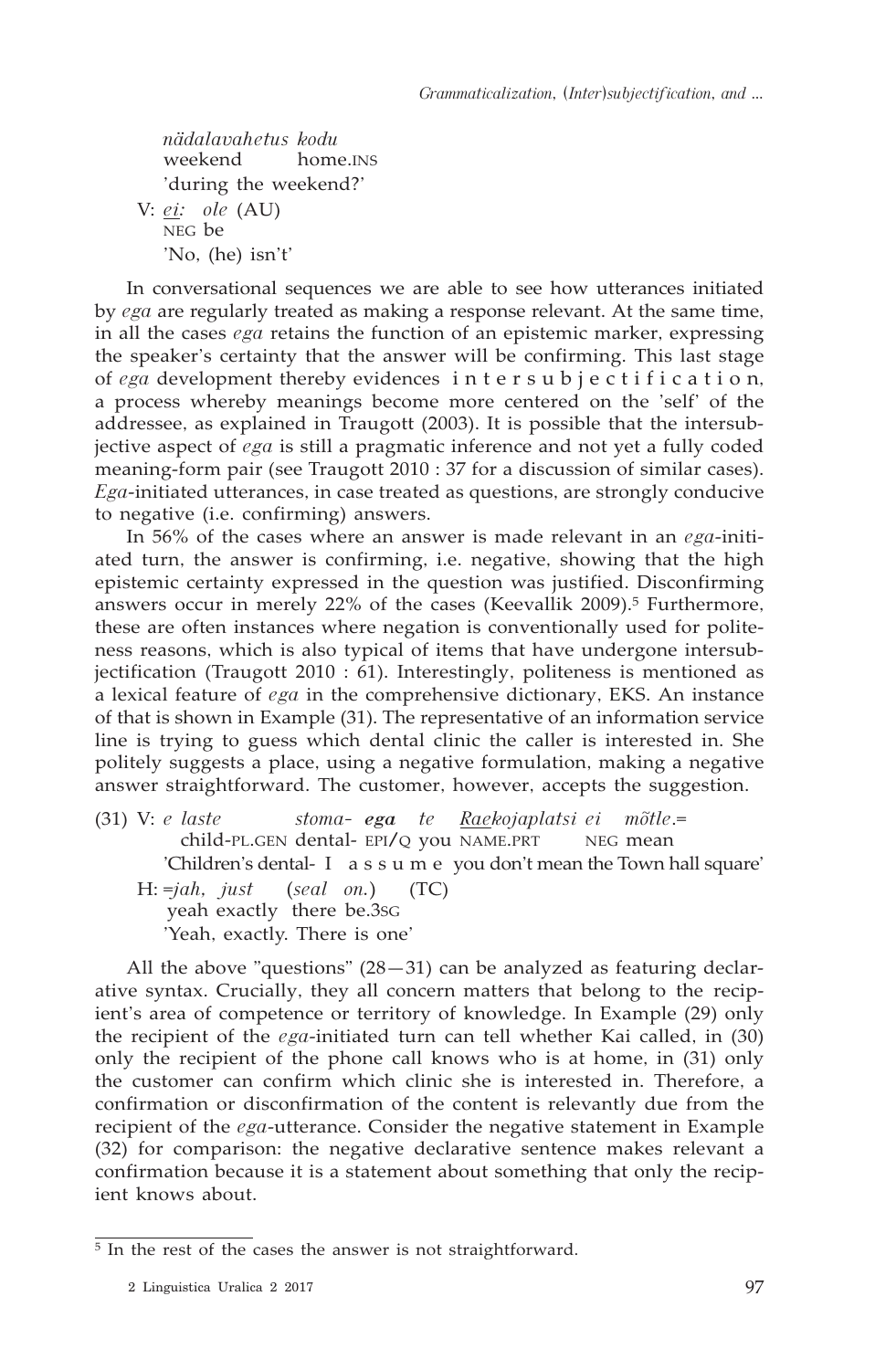(32) M: *ta sulle elistand ei ole.* he you-ALL call-PPT NEG be 'He hasn't called you, has he?' V: *ei ole*. (TC) NEG be 'No, he hasn't'

The same kind of question-answer sequence is here achieved without the *ega*-preface, the only difference being that the question is not epistemically enhanced. This conversational regularity was first described by Labov and Fanshel (1977 : 100), who call the type of utterances represented in the initial lines of Examples  $(29)$  – $(32)$  "A's statements about B-events", where A is the speaker and B her interlocutor. When the content of a statement concerns something that is in the first instance known to the interlocutor and not the speaker, it makes relevant a confirmation or disconfirmation by the interlocutor. This explains why *ega*-initiated utterances in the earlier sections of our paper do not receive answers, while the ones described in the current section do. Recipient response is triggered by the type of content conveyed in these turns and the social action they implement, namely asking for a confirmation. *Ega*-initiated utterances are thus not grammatically interrogative but declaratives that are interpreted as questions because they concern matters confirmable by the recipient.

There are four arguments that support the analysis of *ega*-initiated utterances as declaratives rather than interrogatives. First, similar utterances in the first hand concerning the speaker herself are not treated as making relevant a confirmation. Second, in other kinds of actions and in other sequential positions, *ega*-initiated utterances are not treated as questions. Third, *ega* cannot be used as a question word with positive clauses. Finally, *ega* co-occurs with other epistemic certainty markers such as *vist* 'probably, I assume', *ju* (that indicates shared knowledge), and *ometi*, approx. 'for God's sake', which cannot be used in prototypical polar interrogatives. An instance of such a collocation could be seen in Example (28) above. In short, some *ega*-initiated clauses function as questions due to their sequential position and B-event content. They are treated as making relevant an answer by the recipient, thus functioning as questions.

This intersubjective usage of *ega* has become extremely common in some types of formulaic action, such as asking for somebody at the beginning of a phone call. The characteristically negative form of these actions indicates that a negative answer is expected, politely expressing pessimism about the possibility of a positive answer (Brown, Levinson 1987 : 173— 176). This politeness aspect makes *ega*-questions usable as requests, which are inherently sensitive actions. An example of a routinized institutional request from a call to an information line is shown in (33).

(33) H: *tere päevast. ega te ei oska öelda* hi day-ELT EPI/Q you.PL NEG can say-INF 'Hello. I a s s u m e you cannot tell' *Võru bussijaama telefoninumbrit*. NAME.GEN bus.station-GEN phone.number-PRT 'the phone number to the bus station in Võru?'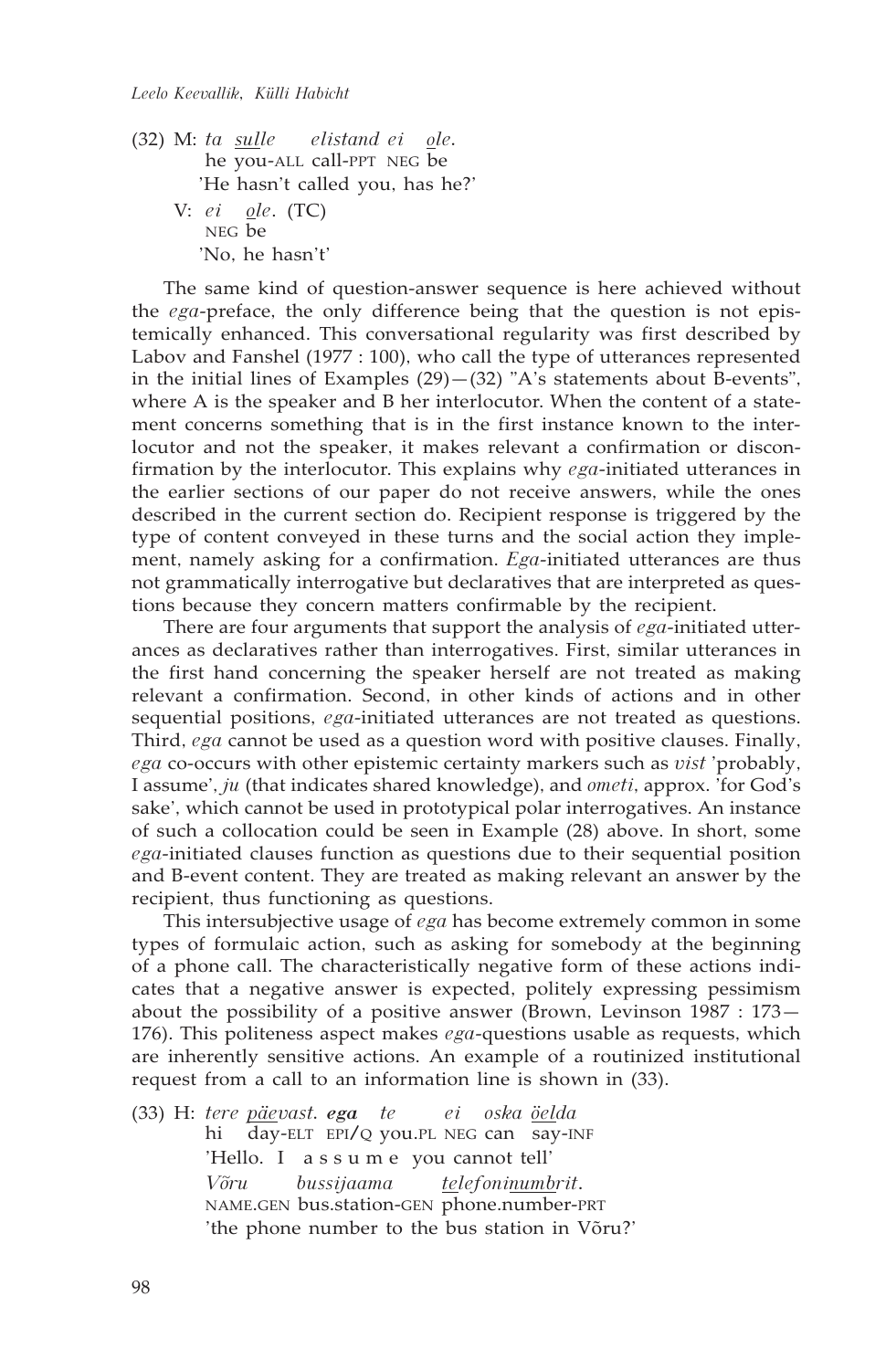V: *m üks hetk* (TC) one moment 'Just a moment'

Perhaps it is due to the high frequency of these conventionalized polite *ega*-utterances that the particle *ega* is commonly analyzed as a question word in Estonian grammars. The question pattern still partly relies on the epistemic meaning of *ega* that establishes the speaker as being quite certain about the recipient's confirming answer. At the same time, the recipient is invited to authoritatively confirm or disconfirm the content of the *ega*-initiated utterance, which means that the speaker of the *ega*-utterance is no longer established as the only epistemic authority on the matter (compare the above Examples (16), (17), (19), (20), where the speaker clearly expresses his/her epistemic authority). It may thus be the case that the epistemic meaning of *ega* is currently bleaching and we may be witnessing an ongoing development of *ega* into a neutral non-epistemic question word. It is possible that the speakers have already reanalyzed it as a question word, albeit only usable with negative formulations. This would not be surprising, as it is a well-established fact that interrogative sentences are the prototypical linguistic environments of licensing negative polarity items along with negative sentences (Klima 1964). While having completely lost the adversative meaning in this usage pattern, *ega* at least seems to have preserved its clause-initial position throughout its development.<sup>6</sup>

Question-marking would constitute yet another new syntactic function for *ega*. However, some crucial steps remain before it can be considered a full-fledged non-epistemic question word:

- 1. It should be usable with positive clauses.
- 2. It should be perceived as a question outside the conversational context described above where the speaker expresses something that belongs to the recipient's area of competence (without only relying on the question mark in writing, as in Example (28)).
- 3. It should co-occur with clause-final question words, such as *või/vä* 'or', *jah* 'yeah', which it now rarely does.

The fact that *ega* already, even though very rarely, co-occurs with other question words is a grammatical proof of the speakers' reanalysis of *ega* as a question word. Example (34) shows a case that combines the clauseinitial *ega* with the clause-final question word *vä*, which has itself been grammaticalized from the conjunction *või* 'or' (Lindström 2001).

(34) *ega see ei: takista vast sind pittu tulema vä.* EPI/Q this NEG prevent maybe you-PRT party.ILL come:SUP or 'I a s s u m e this does not prevent you from coming to the party o r?'

Summarizing the argument in this section, the crucial link in the development of the conjunction *ega* into a question word is the clause-initial epistemic usage, where it expresses a relatively high degree of certainty

<sup>6</sup> There are altogether four cases in our data where *ega* occurs clause-finally, two of them in the literary sources and two in the spoken corpora (see the last line of Example (22)). In two cases the clause is interpretable as a question. We cannot thus say anything conclusive on the clause-final usage apart from the fact that *ega* is indeed somewhat mobile as a particle.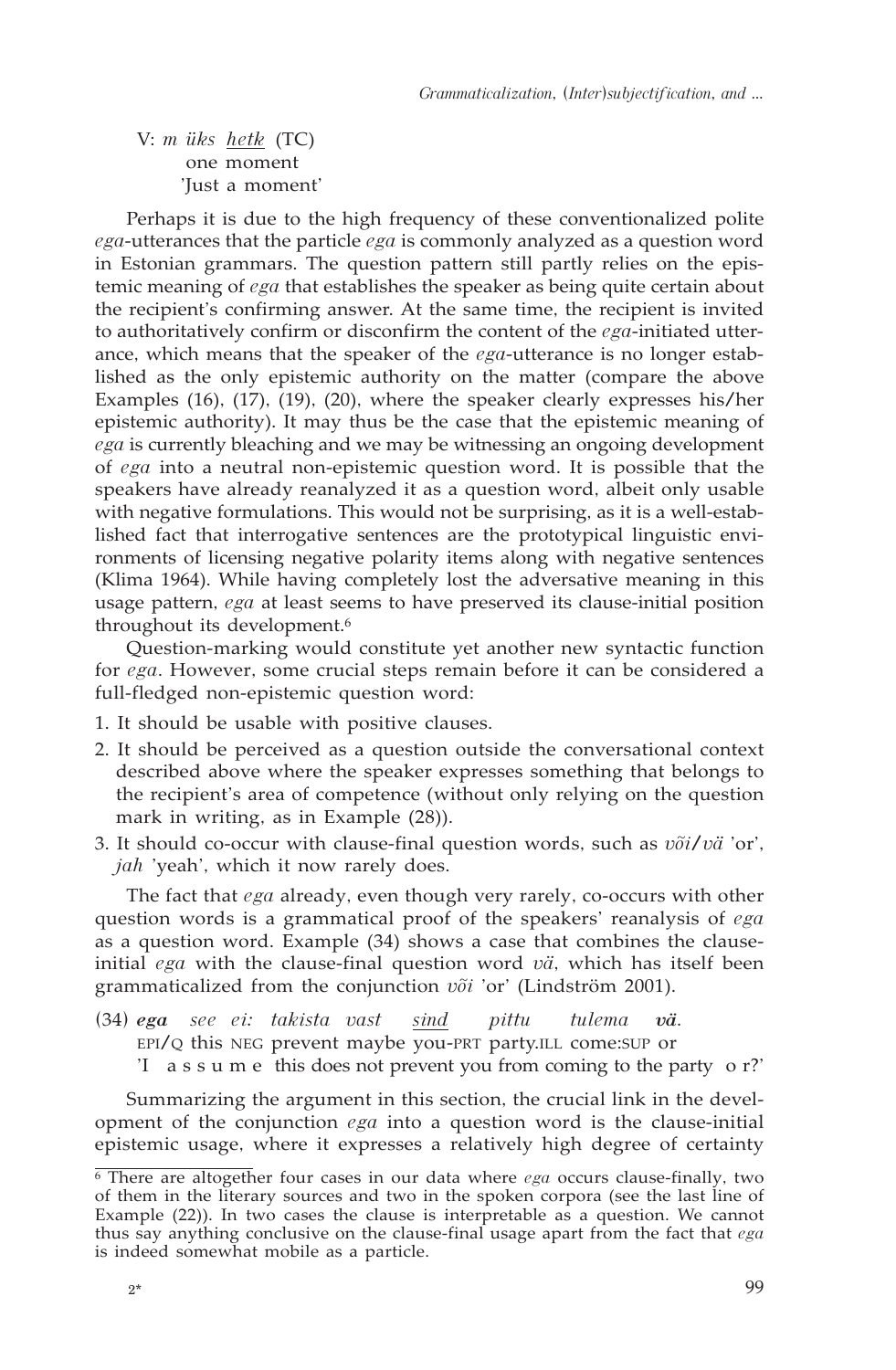about something that is in the first instance known to the recipient. These turns make relevant a confirmation or disconfirmation by the recipient. The frequent implementation of this sequential pattern seems to have resulted in the ongoing functional reanalysis of *ega* as a polar question word among the speakers of Estonian. In this process the item does not change its grammatical category  $-$  it is still a particle  $-$  but merely undergoes intersubjectification and functional reanalysis.

# **Quantitative analysis**

In the above we have shown qualitatively how the combination of a negation word and an additive adverb first developed into a conjunction, then into an epistemic-adversative particle/adverb, and how in certain positions in conversation it is currently being reanalyzed as a question word. In terms of frequency through the ages, the functions appear as shown in Table 1.

*Table 1*

| Period                                  | Type                        | Conjunction |                 | Epistemic-adversative particle |          |                            |                              |          | Total               |              |                 |      |
|-----------------------------------------|-----------------------------|-------------|-----------------|--------------------------------|----------|----------------------------|------------------------------|----------|---------------------|--------------|-----------------|------|
|                                         | of data Neutral Adversative |             | Negative clause |                                |          |                            | Positive                     |          |                     |              |                 |      |
|                                         |                             |             |                 |                                |          |                            |                              |          |                     |              | clause          |      |
|                                         |                             |             |                 |                                |          | Interpreted<br>Interpreted |                              |          |                     |              |                 |      |
|                                         |                             |             |                 |                                |          |                            | as a statement as a question |          |                     |              |                 |      |
|                                         |                             | #           | $\%$            | #                              | $\%$     | #                          | $\sqrt{\frac{6}{}}$          | #        | $\sqrt{\frac{6}{}}$ | #            | $\overline{\%}$ | #    |
| $16-17$ <sup>th</sup> cent. written 164 |                             |             | 97              | $\Omega$                       | $\theta$ | 5                          | 3                            | $\Omega$ | $\Omega$            | $\Omega$     | $\theta$        | 169  |
| $18th$ cent.                            | written 557                 |             | 91              | 5                              | 1        | 54                         | 9                            | 1        | $\Omega$            | $\Omega$     | $\Omega$        | 617  |
| $1st$ half of $19th$ written 619        |                             |             | 77              | 97                             | 12       | 86                         | 11                           | 7        | 1                   | $\Omega$     | $\Omega$        | 809  |
| 1890s                                   | written 129                 |             | 66              | 19                             | 10       | 37                         | 19                           | 10       | 5                   | $\Omega$     | $\Omega$        | 195  |
| 1930 <sub>s</sub>                       | written 222                 |             | 44              | 92                             | 18       | 173                        | 34                           | 16       | 3                   | $\mathbf{1}$ | $\Omega$        | 504  |
| 1960s                                   | written 109                 |             | 43              | 42                             | 17       | 99                         | 39                           | 3        | $\mathbf{1}$        | $\Omega$     | $\Omega$        | 253  |
| 1990s                                   | written 499                 |             | 49              | 170                            | 17       | 308                        | 30                           | 37       | $\overline{4}$      | $\mathbf{1}$ | $\Omega$        | 1015 |
| contemporary spoken                     |                             | 43          | 8               | 48                             | 9        | 226                        | 44                           | 141      | 28                  | 48           | 9               | 506  |

## **The frequency of different functions of** *ega* **throughout available history in the corpora**

Some comments are in order regarding the counts in Table 1. The category "neutral conjunction" includes both clausal and word phrase conjunctions, but mostly there are conjoined negative clauses. The category "adversative conjunction" contains cases where there is a clear connection between the two clauses in different polarities, and the negative one often reformulates the prior positive clause. The adversative and even epistemic meaning is likely to be present in some cases with conjoined negative clauses, but in case the first clause is positive and the second one negative, *ega* is clearly not a neutral conjunction any more. As was mentioned earlier, in contemporary spoken data there was not a single use of *ega* connecting two negative clauses.

In the category of "epistemic-adversative particle" the upcoming clauses are much more independent of the prior clause than in the category "adversative conjunction". For example, in conversational usage altogether 85 cases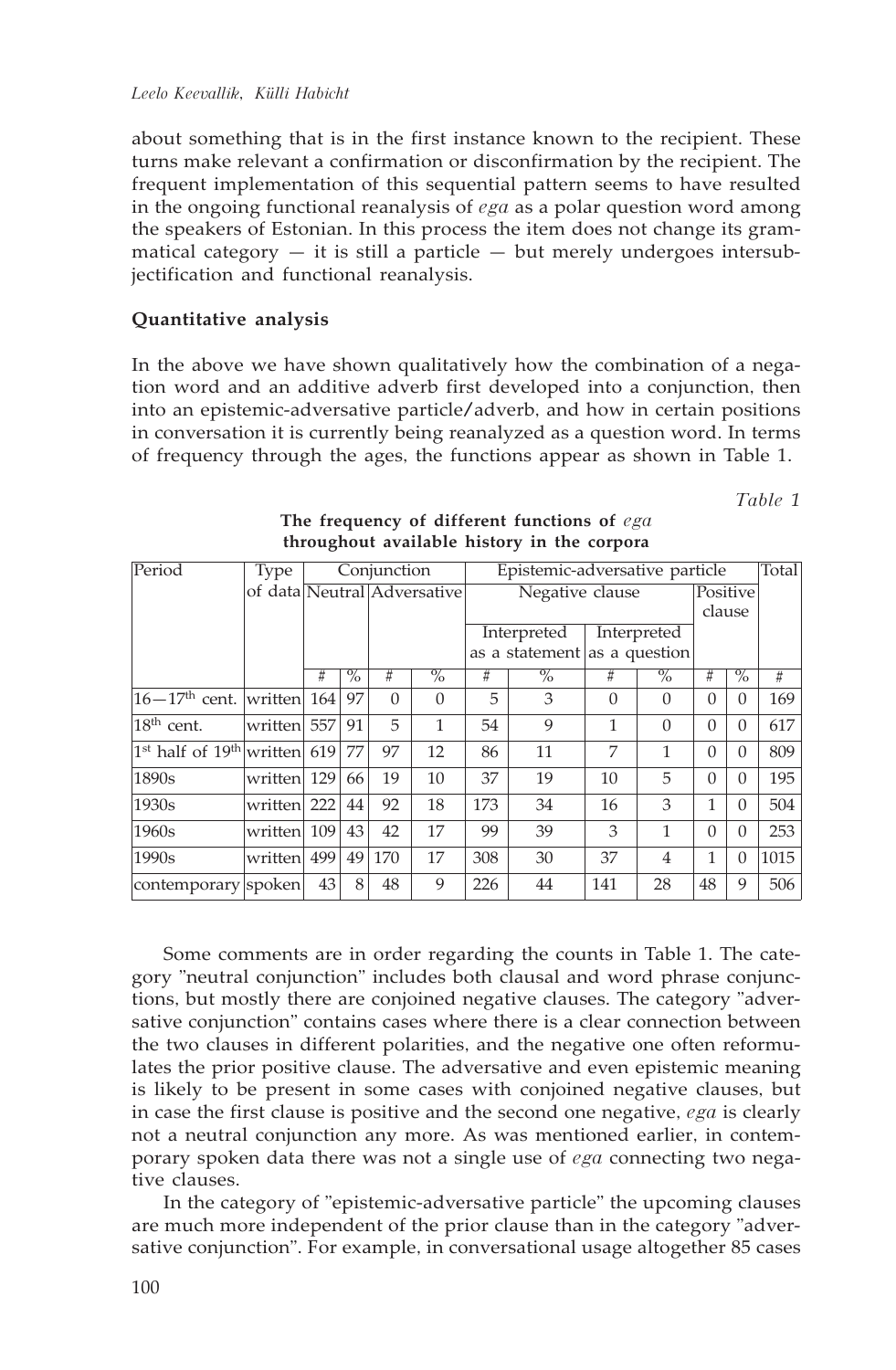were turn-initial and thus independent of the prior utterance. The majority of *ega*-initiated positive clauses were also turn-initial (see contemporary spoken usage). For the spoken data, instances where the speaker abandons the clause are not counted. Also, formulaic closing utterances (*ega midagi*, approx. 'well then'), responses (*ega jah* 'probably yeah'*, ega vist* 'maybe not') and the semantically empty utterance-final formula (*ega midagi* 'and anything') have not been counted.

Table 1 shows that there has been a general increase in the share of the use of *ega* as an epistemic-adversative particle as well as an increase in its occurrence in questions. At the same time the share of neutral conjunctive uses has diminished. This demonstrates that the word has gradually developed new functions. The epistemic and question functions have gained in numbers simultaneously, which supports the argument that they belong together and that some epistemically marked utterances are regularly interpreted as questions. The fact that the share of questions in the entire database has risen much less than the share of the rest of particle use, may reflect the fact that the question-pattern is more typical of spoken usage. This is evident in the last two rows of the table, where written and spoken data from the very same period can be compared. The question function is considerably more frequent in conversation, most probably developing there, as also suggested in our qualitative analysis. Therefore, a legitimate possibility is that it has been present in spoken usage all the way and we have just not been able to see it in the written sources. The diachronically increasing numbers of questions in written usage nevertheless support the thesis of a gradual development of this function through the recorded history of Estonian. Furthermore, many early written texts were meant for oral presentation and should thus not diverge too much from spoken usage.

Even though the spoken usage cannot be directly compared to earlier sources, it gives a good idea of where the different functions thrive. The use of the epistemic-adversative particle with positive clauses is clearly a feature of everyday interaction and not of written texts. It is also well represented in the Dialect Archive, where frequency counts would unfortunately not make much sense, as the data is collected on selective note-cards across a large time span. The question pattern is less represented in the Dialect Archive, as asking questions did not constitute a predominant task of the informant in traditional dialect interviews. Nevertheless, the use of *ega* in questions is also mentioned in the dialect lexicon (EMS).

## **Conclusion**

In this paper we have argued that the development of *ega* represents a case of grammaticalization. It has undergone a significant phonological reduction from *ep/eb/ei* + *kaas/kahs/kahn/kz* to *ega*. At the same time, it has lost in semantic complexity: from expressing negation and additivity it has started to mark speaker certainty. Syntactically, *ega* first developed into a conjunction, as was observed in the earliest available sources, losing the syntactic freedom of its constitutive parts on the way. It then developed into an epistemic-adversative particle/adverb through pragmatic strengthening and subjectification. The clause-initial *ega* indicates a metatextual stance in discourse — a counter-argument to what preceded or what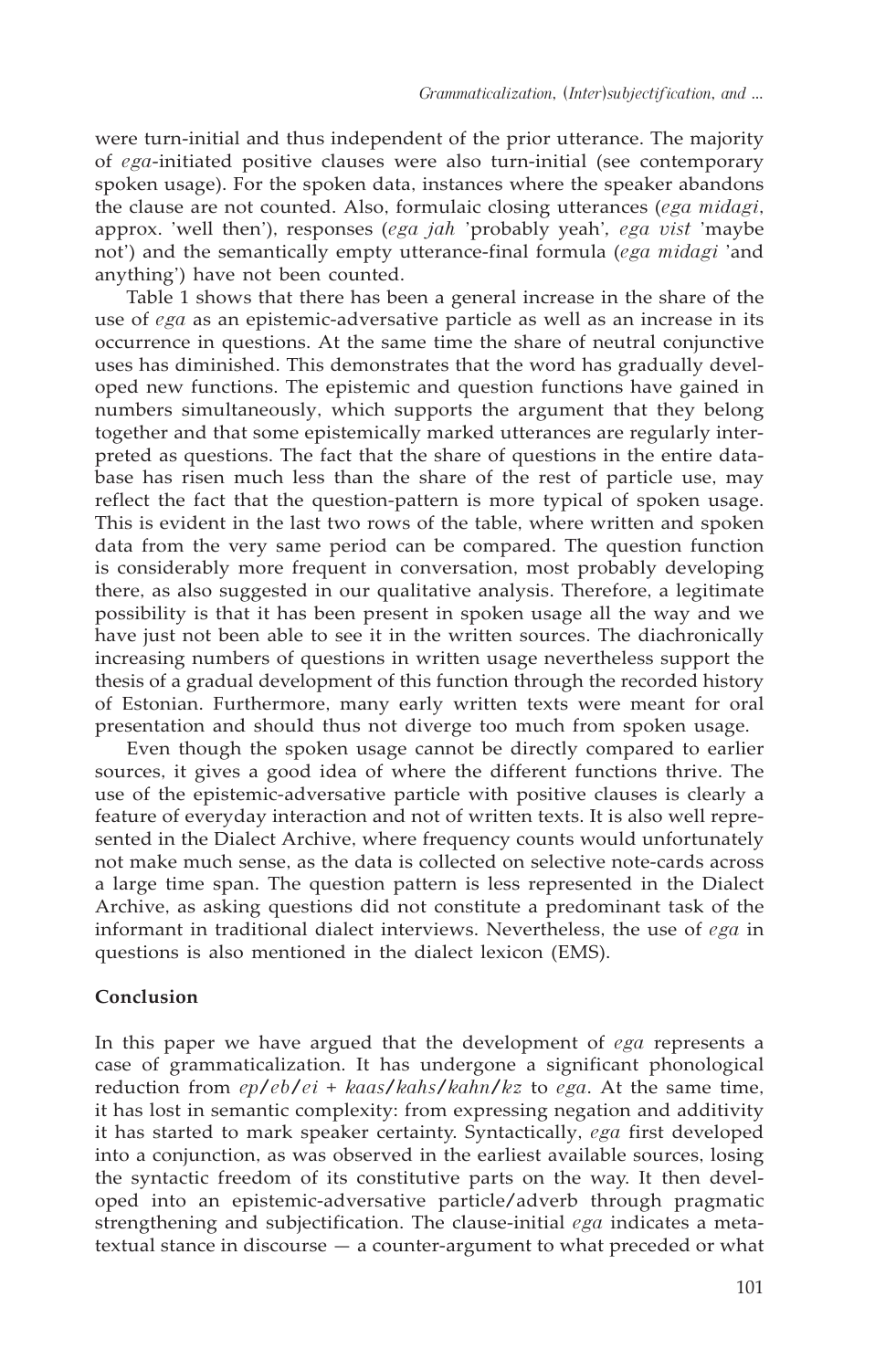could be assumed on the basis of prior talk. The development, which constitutes a novel cline of grammaticalization, can schematically be outlined as follows.

*Table 2*

| <b>Stage</b>   | Syntactic structure                                  | Semantic-pragmatic function                             |
|----------------|------------------------------------------------------|---------------------------------------------------------|
| 1              | negation verb/word + adverb                          | $ei + kaas$ 'not also'                                  |
| $\overline{2}$ | negative clause/phrase ega<br>negative clause/phrase | ega as a neutral conjunction                            |
| $\overline{3}$ | clause ega negative clause                           | ega as an adversative conjunction,<br>marking certainty |
| $\vert 4$      | (clause) ega negative clause                         | ega as an epistemic-adversative<br>particle/adverb      |
| <b>5a</b>      | <i>ega</i> clause                                    | ega as an adversative particle                          |
| 5 <sub>b</sub> | ega negative clause<br>involving a B-event           | ega reanalyzed<br>as a question word                    |

**The syntactic and functional development of** *ega*

We have shown that the Estonian epistemic-adversative particle *ega* is currently being reanalyzed as a question word in specific sequential positions primarily in spoken interaction in the process of intersubjectification. In requests, the format expresses conventionalized pessimism about the likelihood of a positive answer. In questions, it conveys certainty, suggestive of a confirming negative answer, while the content is nevertheless left for the recipient to confirm. In this function, *ega* is being heard as a question device.

The overall development of *ega* has gone from two different syntactic functions of the two words (negation + adverb) to a single conjunction and then potentially to a question word across the epistemic-adversative pattern. This constitutes a new cline of grammaticalization, even though it reflects the well-known process of (inter)subjectification. Importantly, the above discussion shows that it may be crucial to consider what speakers do when they accomplish conversational sequences, such as questions and answers, as that may turn out to be a key context in the semantic-pragmatic development of a linguistic item, particularly as regards intersubjectification.

#### **Addresses**

Leelo Keevallik<br>
Linköping University<br>
University of Tartu Linköping University University of Tartu E-mail: leelo.keevallik@liu.se

## **Acknowledgements**

Külli Habicht has been supported for this research by the Centre of Excellence in Estonian Studies (European Union, European Regional Development Fund). The study is related to the research project PUT475 "Integrated model of morphosyntactic variation in written Estonian: a pilot study" (Estonian Ministry of Education and Research).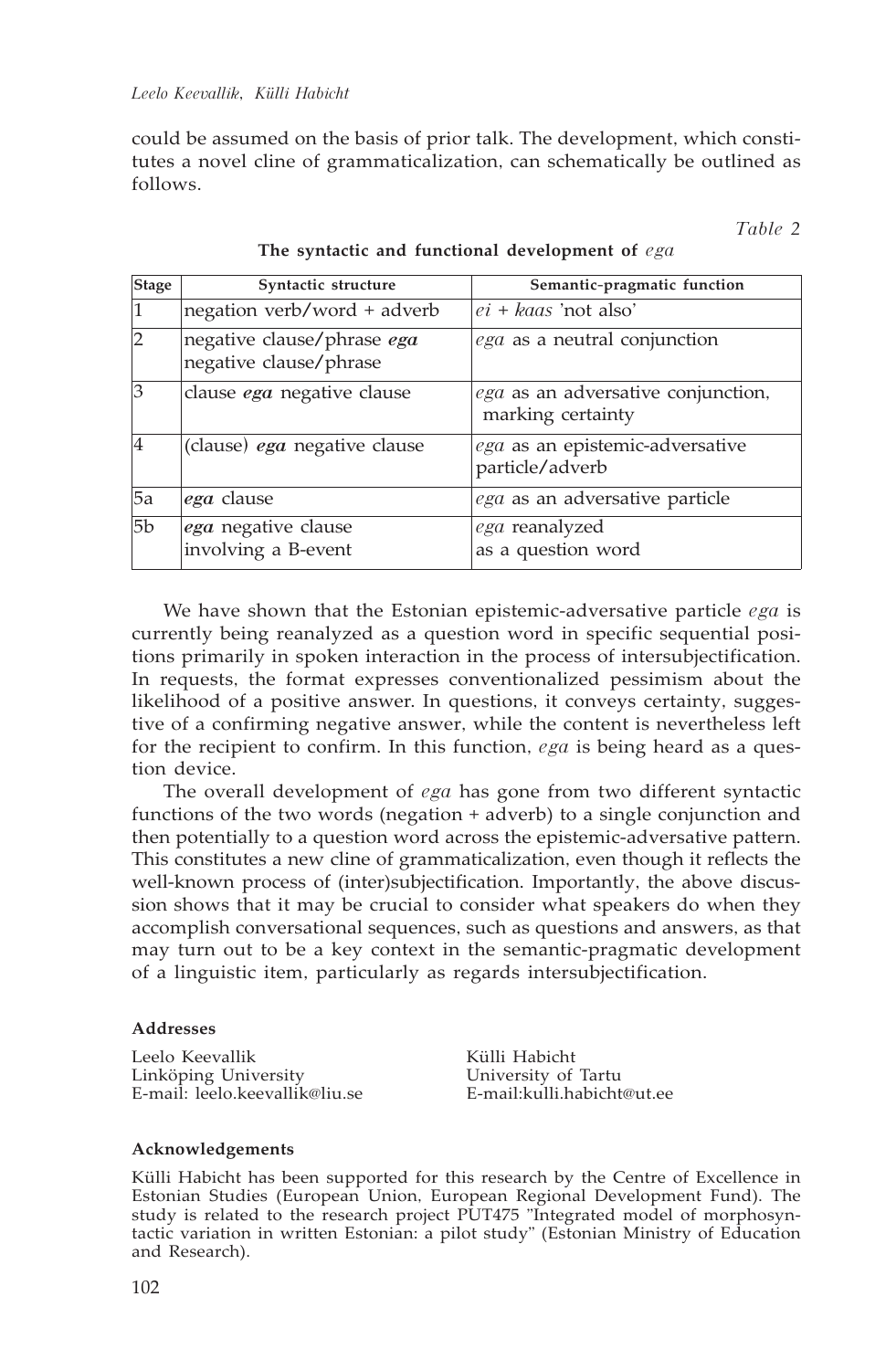#### **Transcription and glossing conventions**

**/ —** punctuation mark in older scripts; **underlining —** stress or emphasis; **bold**  the item in focus; **-** — truncation;  $=$  — latching;  $(0.5)$  — pause length in tenths of a second; **(.) —** micropause; *:* **—** lengthening of a sound; **<@ @> —** smiling voice; **.hh —** inbreath; **hh —** outbreath; **. —** pitch fall at the end of an intonation unit; **,**  level pitch at the end of an intonation unit; **- —** unfinished intonation unit; **1, 2, 3**  person; **ADS —** adessive; **ALL —** allative; **COM —** comitative; **ELT —** elative; **EPI**  epistemic marker; **GEN —** genitive; **GI —** emphatic suffix; **ILL —** illative; **IMF**  imperfect; **IMP —** imperative; **IMS —** impersonal; **INF —** infinitive; **INS —** inessive; **NEG —** negation particle; **PRT —** partitive; **PL —** plural; **PPT —** past participle; **PRP —** present participle; **Q —** question word; **SG —** singular; **SUP —** supine; **TRA —** translative; **other capital letters —** untranslatable particles.

#### **Abbreviations**

**EKS —** Eesti kirjakeele seletussõnaraamat I—VII, Tallinn 1988—2007; **EMS —** Eesti murrete sõnaraamat I—(V), Tallinn 1994—; **ÕS —** Eesti keele sõnaraamat ÕS 1999, Tallinn 1999.

#### REFERENCES

- A l v r e, P. 1997, Küsisõnast *kas*? vana kirjakeele taustal. Pühendusteos Huno Rätsepale, Tartu (Tartu Ülikooli eesti keele õppetooli toimetised 7), 9—15.
- B a r t h W e i n g a r t e n, D., C o u p e r K u h l e n, E. 2002, On the Development of Final *though*: a Case of Grammaticalization? — New Reflections on Grammaticalization, Amsterdam—Philadelphia, 345—361.
- B r i n t o n, L. J. 1996, Pragmatic Markers in English. Grammaticalization and Discourse Functions*,* New York—Berlin.
- B r o w n, P., L e v i n s o n, S., P. 1987, Politeness. Some Universals of Language Usage*,* Cambridge.
- Cuyckens, H., Davidse, K., Vandelanotte, L. 2010, Introduction. — Subjectification, Intersubjectification and Grammaticalization, Berlin,  $1 - 28.$
- D e g a n d, L., S i m o n V a n d e n b e r g e n, A.-M. 2011, Introduction: Grammaticalization and (Inter)subjectification of Discourse Markers. — Linguistics 49 2, 287—294.
- D i e w a l d, G. 2006, Discourse Particles and Modal Particles as Grammatical Elements. — Approaches to Discourse Particles, Oxford, 403—426.
- Erelt, M., Kasik, R., Metslang, H., Rajandi, H., Ross, K., S a a r i, H., T a e l, K., V a r e, S. 1995, Eesti keele grammatika II. Süntaks. Lisa: kiri, Tallinn.
- G ü n t h n e r, S. 2000, From Concessive Connector to Discourse Marker: the Use of *obwohl* in Everyday German Interaction. — Cause — Condition — Concession — Contrast. Cognitive and Discourse Perspectives, Berlin—New York, 439—468.
- H a b i c h t, K. 2000, Grammaticalization of Adpositions in Old Literary Estonian. — Estonian: Typological Studies IV, Tartu (Tartu Ülikooli eesti keele õppetooli toimetised 14), 19—58.
- H ä k k i n e n, K. 2004, Nykysuomen etymologinen sanakirja, Juva.
- H a r r i s, A. C., C a m p b e l l, L. 1995, Historical Syntax in Cross-Linguistic Perspective, Cambridge.<br>Heine, B., Kuteva, T.
- 2002, World Lexicon of Grammaticalization, Cambridge.
- H e i n e, B., R e h, M. 1984, Grammaticalization and Reanalysis in African Languages, Hamburg.
- H e r i t a g e, J. 1984, Garfinkel and Ethnomethodology, Cambridge.
- H o p p e r, P., T r a u g o t t, E. C. 1993, Grammaticalization, Cambridge.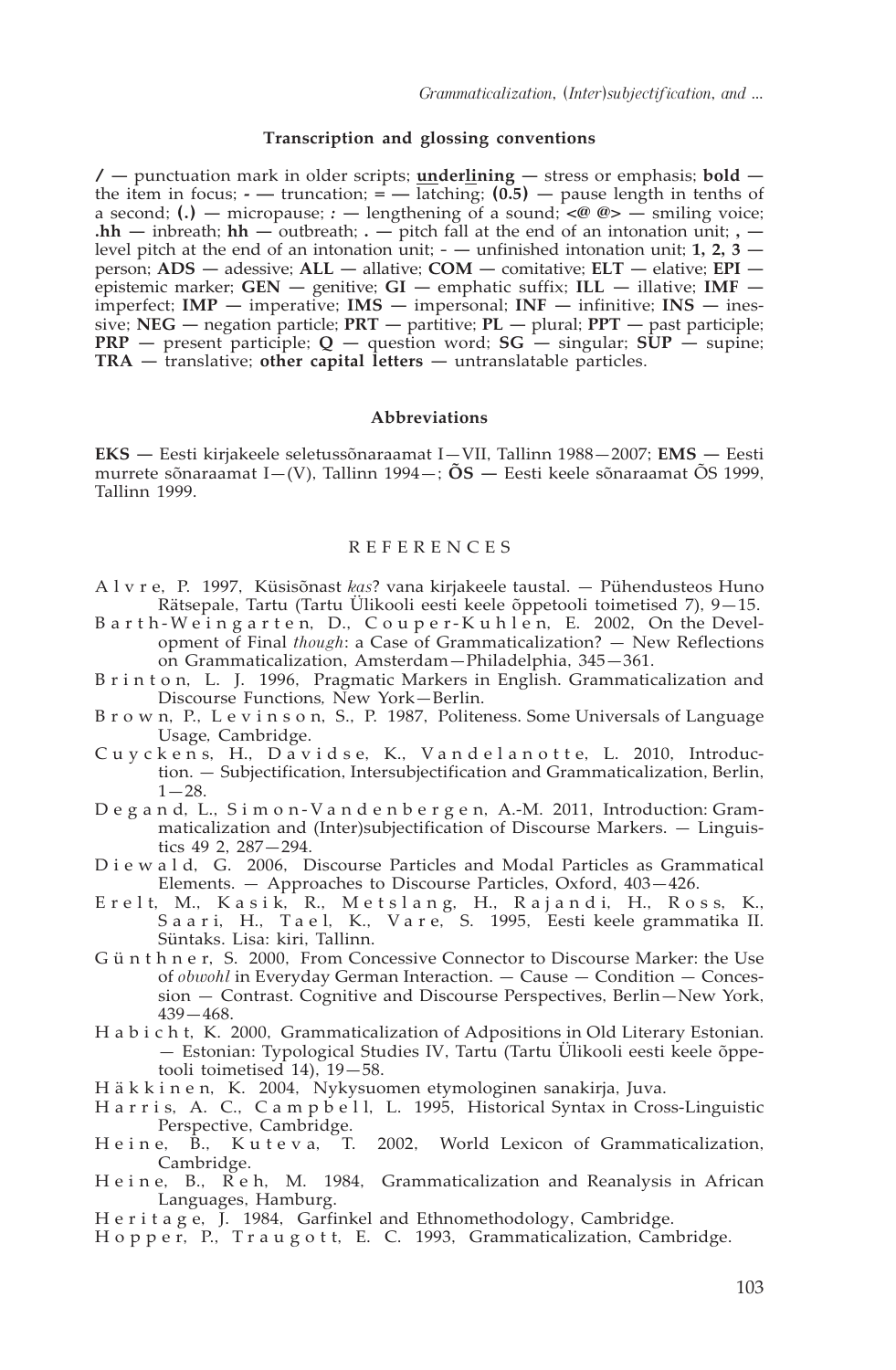- K e e v a l l i k, L. 2009, The Grammar-Interaction Interface of Negative Questions in Estonian. — SKY Journal of Linguistics 22, 139—173.
- K l i m a, E. S. 1964, Negation in English. The Structure of Languag*e*, Englewood Cliffs, 246—323.
- L a a n e s t, A. 1982, Einführung in die ostseefinnischen Sprachen. Autorisierte Übertragung aus dem Estnischen von Hans-Hermann Bartens, Hamburg.
- L a b o v, W., F a n s h e l, D. 1977, Therapeutic Discourse Psychotherapy as Conversation, New York—San Francisco—London.
- L e h m a n n, C. 1985, Grammaticalization: Synchronic Variation and Diachronic Change. — Lingua e stile 20 3, 303—318.
- L i n d s t r ö m, J. 2007, Initial Clausal Negation an Areal Feature. Linguistics Festival, Bochum (Diversitas Linguarum 14), 31—58.
- L i n d s t r ö m, L. 2001, Grammaticalization of *või/vä* Questions in Estonian. Papers in Estonian Cognitive Linguistics, Tartu, 90—118.
- M e t s l a n g, H. 1981, Küsilause eesti keeles, Tallinn.
- M e t s l a n g, H., H a b i c h t, K., P a j u s a l u, K. 2011, Developmental Paths of Interrogative Particles: the Case of Estonian. — Folia Linguistica Historica 32, 149—188.
- M e t s l a n g, H., P a j u s a l u, K., H a b i c h t, K. 2015, Conjunctive Markers of Polar Questions in Estonian. — New Trends in Nordic and General Linguistics, Berlin—Munich—Boston (Linguae & Litterae 42), 283—306.
- M u l d e r, J., T h o m p s o n, S. A. 2008, The Grammaticization of *but* as a Final Particle in English Conversation. — Crosslinguistic Studies of Clause Combining. The Multifunctionality of Conjunctions, Amsterdam—Philadelphia (Typological Studies in Language 80), 179—204.
- N ø l k e, H., F l ø t t u m, K., N o r é n, C. 2004, ScaPoLine. La théorie scandinave de la polyphonie linguistique, Paris.
- S a a g p a k k, P. 1982, Estonian-English Dictionary, New Haven.
- S a n g, J. 1983, Eitus eesti keeles, Tallinn.
- S w e e t s e r, E. E. 1990, From Etymology to Pragmatics. Metaphorical and Cultural Aspects of Semantic Structure, Cambridge.
- T r a u g o t t, E. C. 1980, Meaning-Change in the Development of Grammatical Markers. - Language Sciences 2.1, 44-61.
- —— 1988, Pragmatic Strengthening and Grammaticalization. Proceedings of the 14th Annual Meeting of the Berkeley Linguistic Society, Berkeley, 406— 416.
- —— 1989, On the Rise of Epistemic Meaning in English: an Example of Subjectification in Semantic Change. — Language 65, 31—55.
- —— 1994, Grammaticalization and Lexicalization. The Encyclopedia of Language and Linguistics 3, Oxford—New York, 1481—1486.
- —— 1995, Subjectification in Grammaticalization. Language, Subjectivity, and Subjectivization, Cambridge, 31—54.
- —— 1996, Subjectification and the Development of Epistemic Meaning: the Case of *promise* and *threaten*. — Modality in Germanic Languages. Historical and Comparative Perspectives, Berlin (Trends in Linguistics. Studies and Monographs 99), 185—210.
- $2003$ , From Subjectification to Intersubjectification.  $-$  Motives for Language Change, Cambridge, 124—139.
- —— 2010, (Inter)subjectivity and (Inter)subjectification: a Reassessment. Subjectification, Intersubjectification and Grammaticalization, Berlin, 29—71.
- Tr a u g o t t, E. C., D a s h e r, R. B. 2002, Regularity in Semantic Change, Cambridge.
- T r a u g o t t, E. C., H e i n e, B. 1991, Introduction. Approaches to Grammaticalization 1, Amsterdam—Philadelphia, 1—14.
- T r a u g o t t, E. C., K ö n i g, E. 1991, The Semantic-Pragmatics of Grammaticalization Revisited. — Approaches to Grammaticalization 1, Amsterdam— Philadelphia, 189—218.